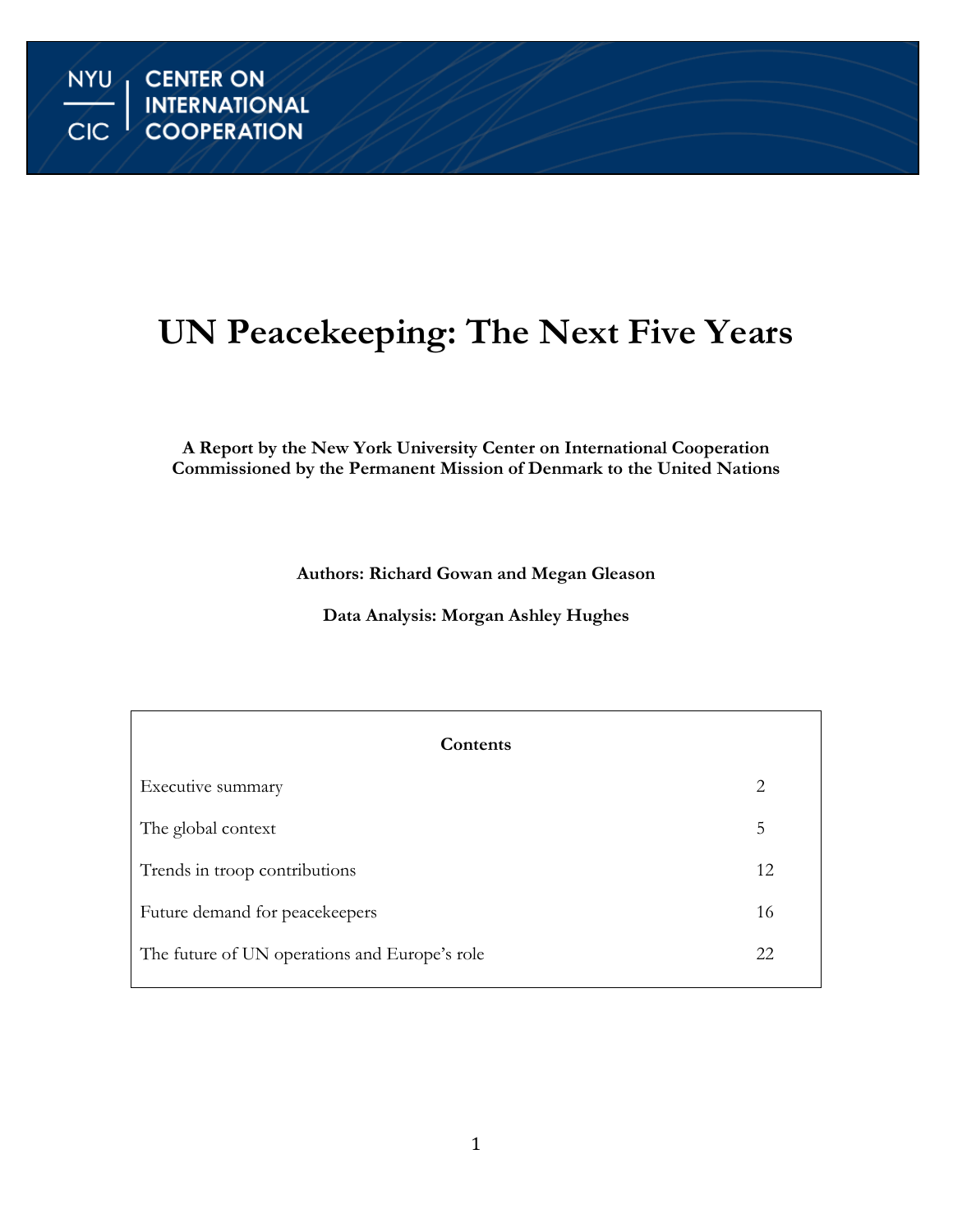# **Executive Summary**

This paper, commissioned by the Permanent Mission of Denmark to the United Nations, analyzes current trends in United Nations peacekeeping and makes predictions about the development of UN operations over the next five years (to 2017). It covers *(i)* the changing global context for UN operations and efforts to enhance the organization"s performance over the last five years; *(ii)* trends in troop and police contributions; *(iii)* projections about potential demand for UN forces in various regions, especially the Middle East and Africa, in the next five years and *(iv)* suggestions about the types of contributions European countries such as Denmark can make to reinforce UN missions in this period.

## *The Global Context*

The paper notes that peacekeeping has undergone relatively few major changes in the last five years. The number of blue helmets has remained fairly stable. There were 90,464 troops, police officers and military observers under UN command in January 2008 and 98,639 in December 2011. The organization remains primarily concerned with operations in Africa and the Middle East. However, there are concerns that *(i)* many UN operations have stayed in place far longer than originally expected; and (ii) the organization lacks sufficient numbers of many important specialized military assets, such as helicopters. In this context:

- The UN has overhauled it **field support systems**, making substantial cost savings;
- The UN has emphasized **police units** as an alternative to military personnel in maintaining public order, and the number of UN police grew by 20% in five years;
- The UN has aimed to make its operations more **information-driven**, although it sometimes struggles to turn improved information and analysis into timely action;
- There has been a focus on the role of light-weight civilian **Special Political Missions** (such as that in Libya) as alternatives to larger peacekeeping operations;
- There is a new emphasis on exploring how the UN can use **military technologies** (such as drones) more effectively, although this remains a controversial topic.

The UN has also placed an increasing emphasis on the importance on its **partnerships** with organizations such as the African Union and European Union. Coordination is often complicated, there has been progress in collaborating on challenging cases such as Somalia.

#### *Trends in troop contributions*

The UN still relies primarily on African and South Asian forces – together these two regions provide nearly 75% of the troops and police under UN command. Notable trends include:

Since 2008, **Africa's** troop contribution to UN peacekeeping has increased substantially, growing from 29% to 38% of military personnel. The majority of the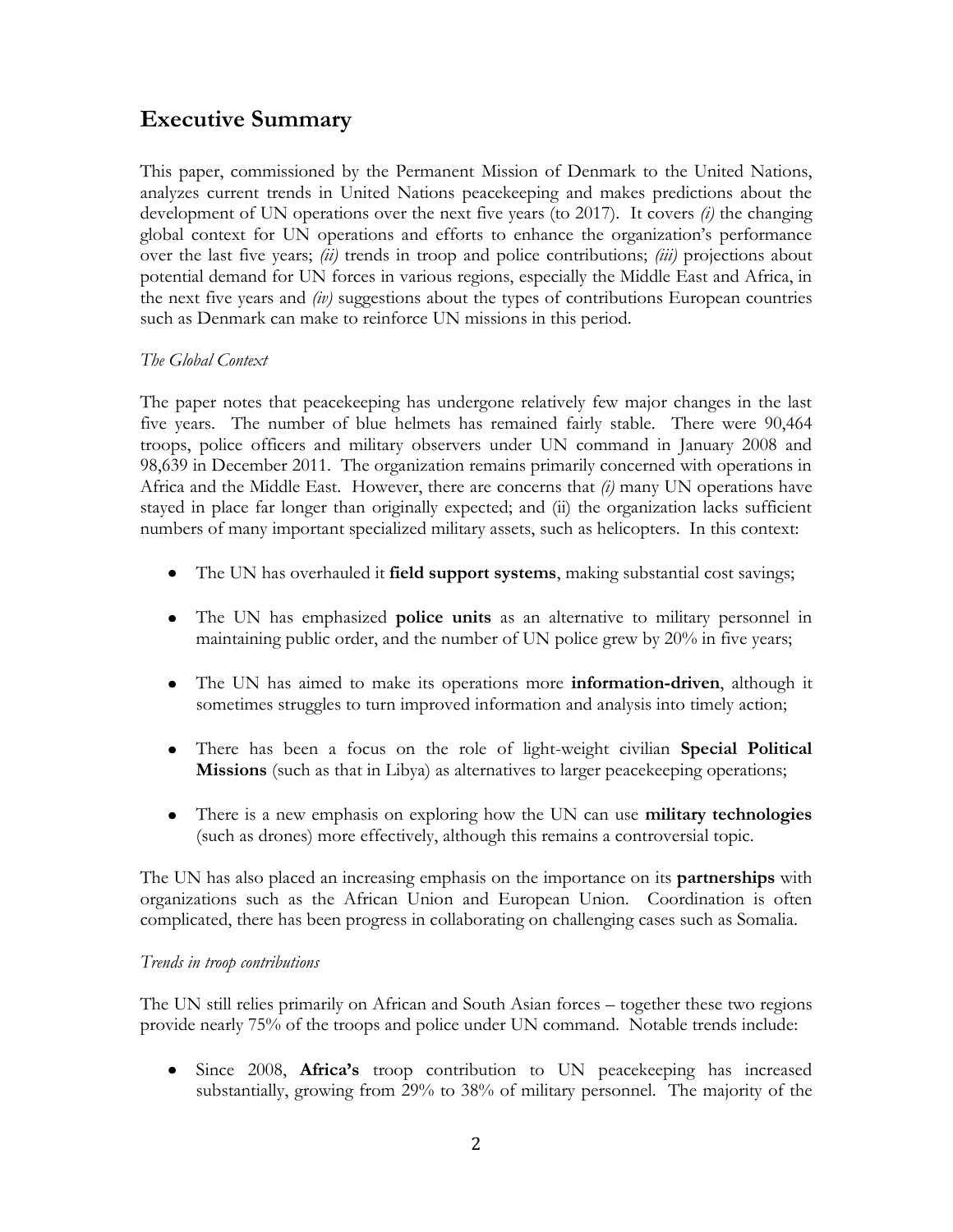region"s contributions consist of infantry. Police contributions from the region have increased slightly, keeping pace with the overall growth of UN police deployments.

- **Central and South America's** troop contributions to peacekeeping between 2008 and 2011 have remained stable, accounting for 9% of total troop contributions (but fewer police) in 2011. The region's contributions are primarily concentrated in Haiti.
- **Central and South Asian** contributions have fallen slightly since 2008, from 41% to 33% of all peacekeeping troops, but countries in the region remain essential to sustaining UN operations. They are the largest contributors of engineers and field hospitals to UN missions and have notably increased their deployment of UN police.
- **East Asian and Pacific countries** have significantly increased their troop contributions to UN peacekeeping since 2008, with the region's contributions representing 9% of all deployments in 2011. This is largely made of infantry units.
- **Middle Eastern** troop contributions have decreased slightly since 2008, with Jordan providing the vast majority of troops from the region in addition to field hospitals.
- The **U.S. and Canada** are not major contributors to UN operations, although the U.S. has shown an increased political interest in UN peacekeeping in the Obama era.

Finally, the paper highlights Europe's role in UN operations. Troop contributions to UN peacekeeping from **Europe** have fallen considerably since 2008, decreasing 33%. In 2011 Europeans represented 8% of all UN troop deployments. The largest deployment of European troops is to the Middle East, with the vast majority deployed in Lebanon. Meanwhile, there were fewer than 100 European peacekeepers deployed in UN missions in Africa by December 2011. European contributions to UN police have fallen off dramatically since the UN handed responsibility for the rule of law in Kosovo to the EU.

## *Future demand for peacekeepers*

The paper sets out a series of projections for future demand for UN peacekeepers, offering a range of possible scenarios for 2017. These (inherently speculative) projections include:

- In **West Africa**, the UN may shrink its current forces in Liberia and Côte d"Ivoire, but it could also deploy to Mali or other troubled states in the Sahel. If instability reemerges in Liberia and/or Côte d"Ivoire, or the UN deploys new missions in the region, there could be up to 25,000 peacekeepers deployed in the area in 2017.
- In **Central Africa**, a reduction in the UN"s presence in the Democratic Republic of the Congo is probable. However, the mission could still have up to 10,000 troops in the DRC in 2017. Further forces may also be needed to patrol neighboring states.
- Trends in **Sudan and South Sudan** including Darfur are unpredictable. If there is a gradual trend towards stabilization, there could be fewer than 10,000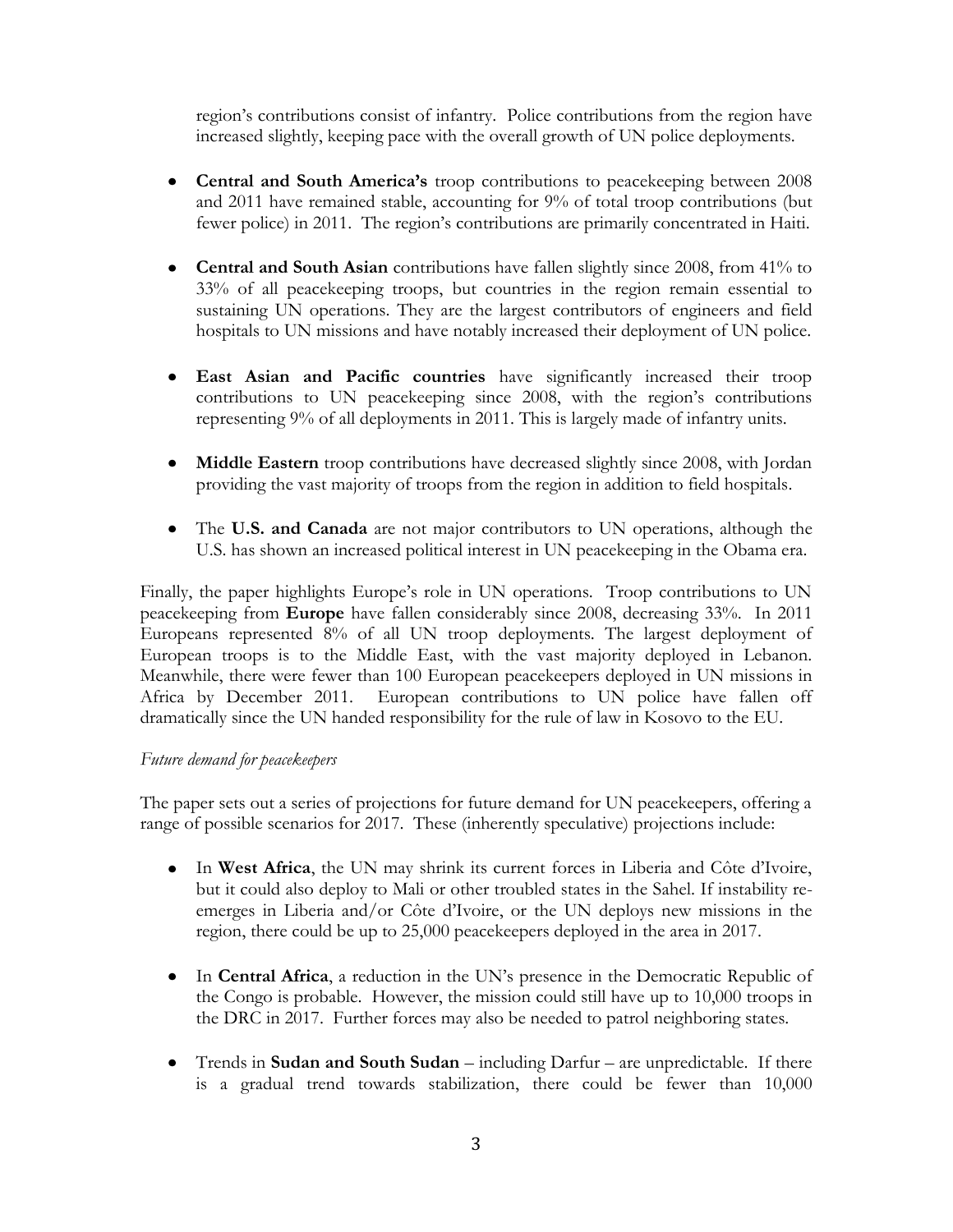peacekeepers in the Sudans in 2017 (perhaps even none at all). If the situation deteriorates, the number of troops spread across the two countries could be 50,000.

- The situation in **Somalia** is also uncertain. If recent improvements continue, the UN could take on peacekeeping duties and might have 6,000-9,000 there in 2017. If there are major reversals, however, the number could go up to 25,000 in five years.
- In **North Africa**, continued instability in Libya could require the deployment of a small stabilization force (up to 5,000 troops) but this is a relatively unlikely scenario.
- An improvement in conditions in the **Middle East** could allow current UN missions to shrink to a combined total of fewer than 8,000 troops by 2017. However, worsening conditions might require a force of 20,000 troops to deploy to Syria – while the forces in Lebanon, etc., would probably still add up to over 10,000. Other deployments, such as a mission to Yemen, are still possible in this timeframe.
- In **Central Asia**, the UN is likely to maintain political missions and possibly military observers in Afghanistan and neighboring states, possibly in high-risk environments.
- In other regions including the **Americas**, **Europe** and the **Asia-Pacific** the UN is fairly unlikely to deploy new peace operations of any scale in the next five years. Its existing presences in these regions, including the Haiti mission will likely shrink.

It is probable that the UN will have *(i)* a major presence in the Middle East in 2017, and *(ii)* major presences in at least two African regions. UN political missions will also increase.

#### *Europe's future role in UN operations*

If the UN has a major role in the Middle East in the next five years, European countries will probably make a major contribution to forces in the region. Big contributions to UN forces in Africa are unlikely, but European countries may conclude that it is in their strategic interest to send specialized units and assets to UN missions in cases like Mali and Somalia.

These contributions could include **major enabling units** including: *(i)* helicopters; *(ii)* drones; *(iii)* engineers; *(iv)* gendarmerie and riot police; *(v)* special forces and protection units (possibly to guard political missions); *(vi)* field hospitals and *(vi)* maritime capabilities.

European countries can also offer **highly specialized personnel** including: *(i)* air planning and movement specialists; *(ii)* information analysts; *(iii)* chemical weapons experts; and *(iv)* security sector and defense reform specialists. European militaries may also make more **discretionary deployments of non-specialist personnel** (such as observers) to increase their knowledge of UN operations and procedures, which has been limited in recent years.

While European contributions will be limited by austerity, they will offer opportunities to operate alongside troops from emerging powers such as China and India – and make a direct contribution to stabilizing Europe's unstable neighborhood in the Middle East and Africa.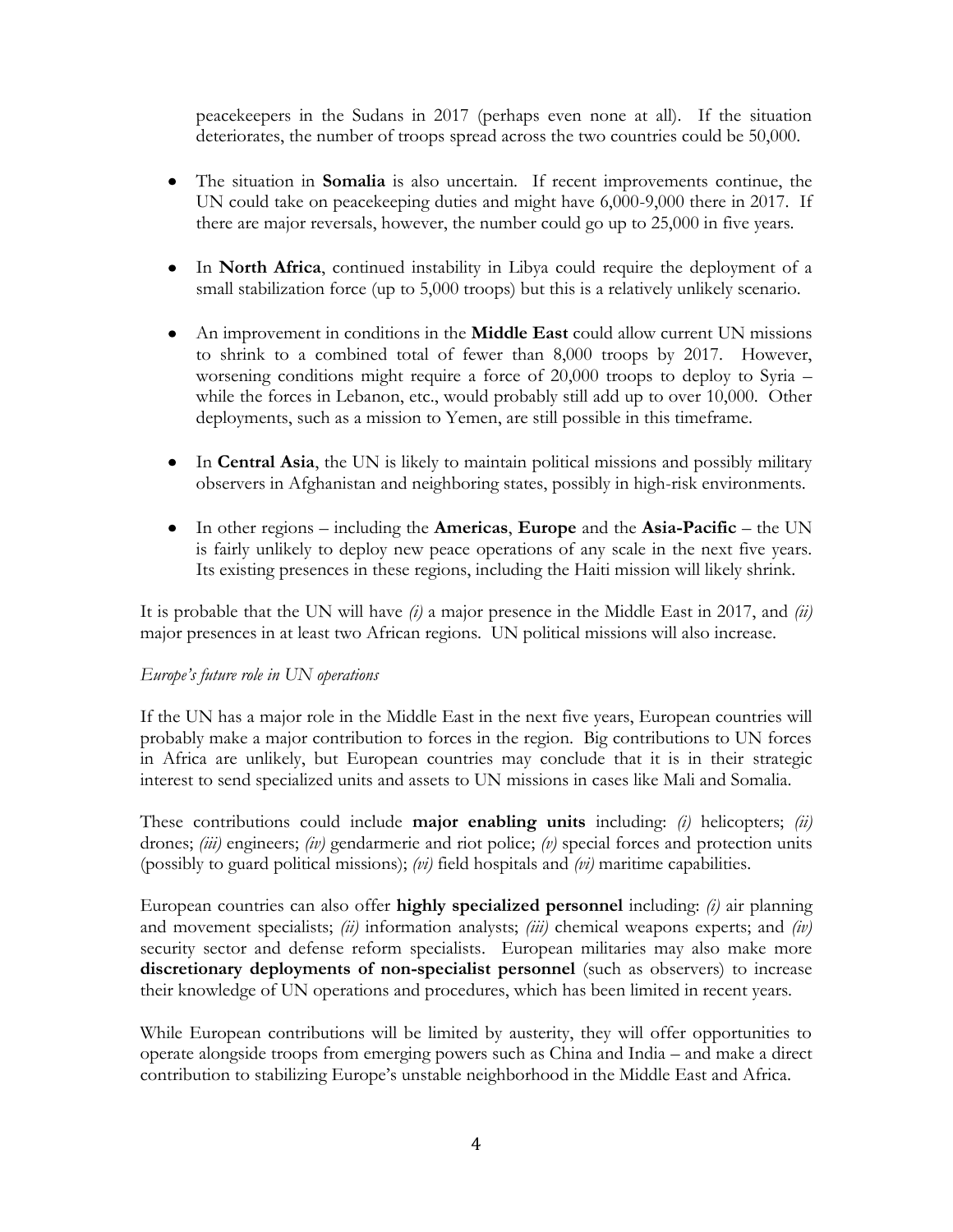# **1. The Global Context**

#### *1.i Peacekeeping: successful but still under strain?*

United Nations (UN) peacekeeping has undergone relatively few major changes in the last five years. The number of blue helmets has remained fairly stable. There were 90,464 troops, police officers and military observers under UN command in January 2008 and 98,639 in December 2011. The UN"s primary focus has remained on Africa and the Middle East. Most missions that were underway in early 2008 are still ongoing, although some have been significantly altered and renamed. The Security Council has only mandated three entirely new missions since 2008 – two in the Sudans and, most recently, one in Syria.



#### **Military and Police Deployments by Region: 31 January 2008**



*UN deployments have remained remarkably consistent over the last five years, with a steady focus on African operation*

This degree of stability is in some ways surprising. In 2008, many analysts feared that the UN lacked sufficient military assets and political will to maintain its level of activity. The financial crisis was also expected to put pressure on the peacekeeping budget, resulting in significant cuts to UN forces. While the UN has suffered numerous set-backs in the last five years – including problems in deploying its high-profile force in Darfur and a major crisis in the Democratic Republic of Congo (DRC) in 2008 – the organization has still managed to sustain its high level of deployments.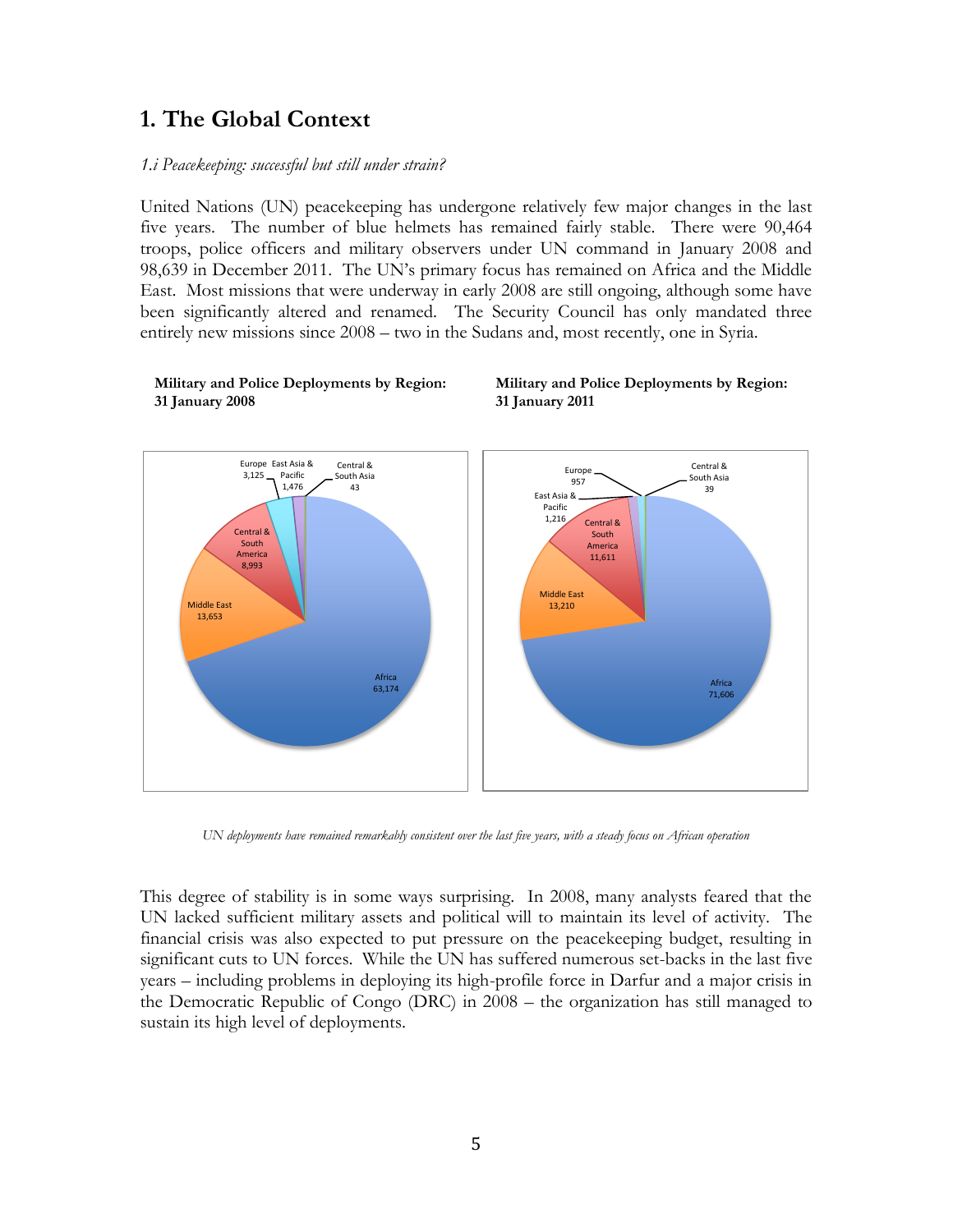

**Five Largest UN Peacekeeping Missions: 31 January 2008**

**Five Largest UN Peacekeeping Missions: 31 December 2011**

*Darfur has replaced the DRC as the base for the UN's largest mission. Note that police deployments have increased over the years.*

Moreover, UN peacekeeping has proved its value in a series of high-risk situations, including *(i)* the stabilization of Haiti after the huge earthquake in January 2010; *(ii)* the successful conduct of South Sudan"s independence referendum in January 2011, which many commentators feared would trigger immediate large-scale violence; and *(iii)* the resolution of the post-electoral crisis in Côte d"Ivoire in March 2011, which culminated in robust military action by UN and French forces to protect civilians.

None of these successes was easy or total – South Sudan and western Côte d"Ivoire remain extremely unstable, while Haiti"s recovery has been patchy at best. But as Bruce Jones has observed "peace operations demonstrated an unexpected degree of resilience in 2011" and called attention to the continued demand for peacekeeping operations as a strategic tool for crisis management. $1$ 

However, there are also reasons for concern about the state of UN peacekeeping. The simple fact that there are still so many UN peacekeepers in the field is *not* a straightforward sign of success. One reason deployment levels remain so high is that the Security Council considers it too dangerous to reduce the numbers of blue helmets in countries such as Liberia and the DRC too fast – the risk of a relapse into violence remains significant. UN officials estimate that the average duration of a mission is 5-7 years, but there have been

 $\overline{a}$ <sup>1</sup> Bruce Jones, Director"s Comment, *Annual Review of Global Peace Operations*, February 2012.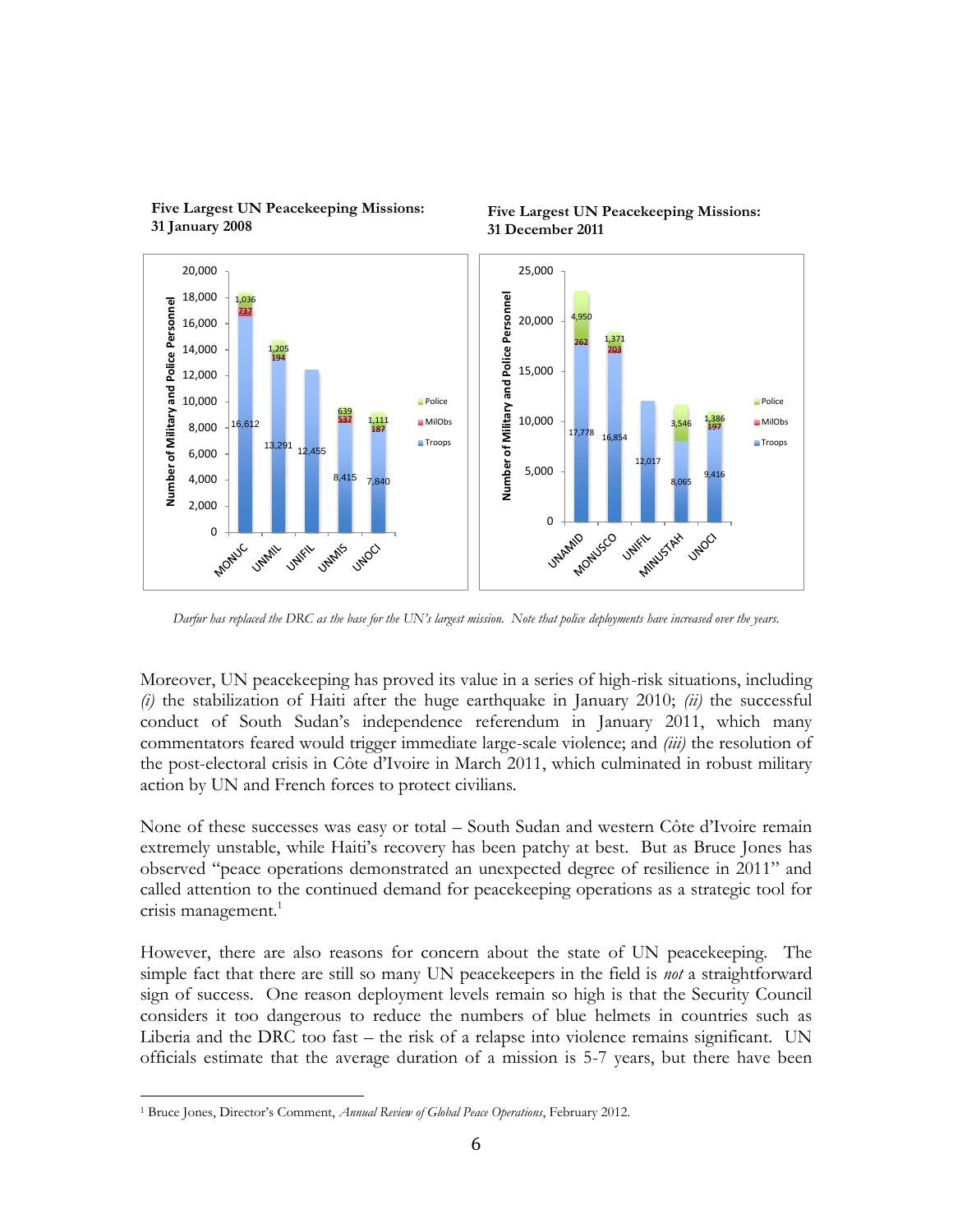peacekeepers in DRC, where armed mutinies in the east this year threaten stabilization efforts, for over 12 years.

This has led to fears that some countries are now "dependent" on peacekeepers for stability. Conversely, it has been argued that UN officials and the Security Council are over-reliant on large but static infantry forces, which have proved difficult to reconfigure as operational circumstances change. UN operations often lack enough high-end assets such as helicopters to reduce their reliance on large-scale operations. Indeed, as the table below shows, the UN"s widely-discussed "helicopter gap" has actually worsened since 2008. However, the UN also struggles to identify and deploy other specialized assets such as field hospitals and engineering units.



#### **Helicopter Assets in Key UN Peacekeeping Missions: 30 September 2008 – 2011**

*In a period in which the UN has consistently called for more helicopters, the numbers of aircraft in its main missions have actually shrunk.*

In a growing number of cases – including Chad, Sudan and the DRC – governments have imposed significant operational and political obstacles to UN peacekeepers on their territory, sometimes threatening to withdraw consent for a mission altogether. The government of Chad carried through this threat in 2010, and extensive efforts by the Security Council failed to persuade it to back down. In 2011, supporters of Laurent Gbagbo in Côte d"Ivoire deliberately targeted UN personnel, putting the mission under severe strain. These episodes have underlined the need to ensure that peacekeeping operations have both *(i)* the operational resilience and *(ii)* the political leverage and legitimacy to survive similar challenges to their presence.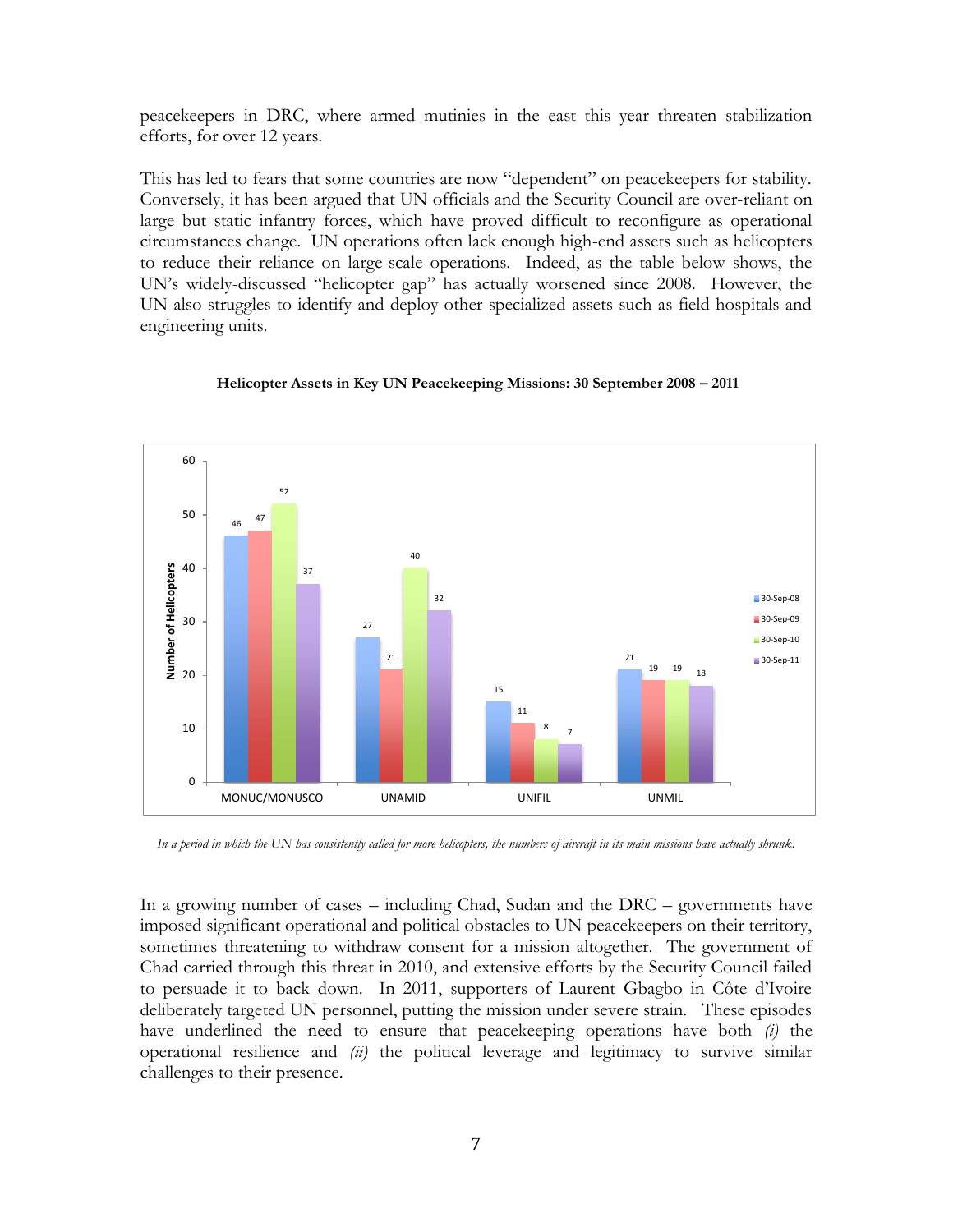#### *1.ii An incomplete reform agenda*

 $\overline{a}$ 

In recent years, UN officials have begun to set out an agenda to address the major challenges to peacekeeping and the problems arising from keeping large numbers of troops in the field for long periods. There has not been a comprehensive reform agenda comparable to that based on the Brahimi Report in 2000. Instead, there has been a more *ad hoc* process, by which the UN secretariat and member states have promoted a range of incremental changes affecting specific aspects of peacekeeping.

There has been a focus on improving the quality of logistical support to UN missions. The Department of Field Support (that split off from the Department of Peacekeeping Operations in 2007) has developed and started to implement a Global Field Support Strategy aimed at rationalizing the UN"s supply chains. This has had a positive effect on the costs and efficiency of the organization's procurement procedures, helping to limit the peacekeeping budget in an era of general austerity. If we exclude the higher costs associated with deploying the two new missions in Sudan and South Sudan in 2011, the budget for 2012-2013 for on-going peace operations represents a ten percent reduction from the previous year's costs. $2$ 

There have also been efforts to reduce UN missions' reliance on basic infantry forces. There has, for example, been a focus for some years on reducing the UN's reliance on military security provision by increasing the number of police in its missions. As of January 2008, there were 11,239 police in UN operations – 2,010, or 18% were in Kosovo. By December 2011, there were 14,301, despite the fact that the UN handed over policing duties in Kosovo to the European Union in late 2008. The number of Formed Police Units (FPUs) capable of handling public disorder under UN command has risen from  $4,145^3$  to  $7,873$  in this period.

#### **Police in UN Peacekeeping Missions: 31 December 2008 – 2011**



*The number of police in UN missions has grown by 20% in five years – a larger percentage growth than for troops.*

<sup>2</sup> Remarks of Ms. Susana Malcorra, Under-Secretary-General for Field Support, Overview of United Nations Peacekeeping, 9 February 2012. The Under-Secretary-General identified a number of areas where efficiencies had been achieved including rations management, troop and police rotations, ground and air transportation, fuel supply and information technology. <sup>3</sup> As of 31 October 2007.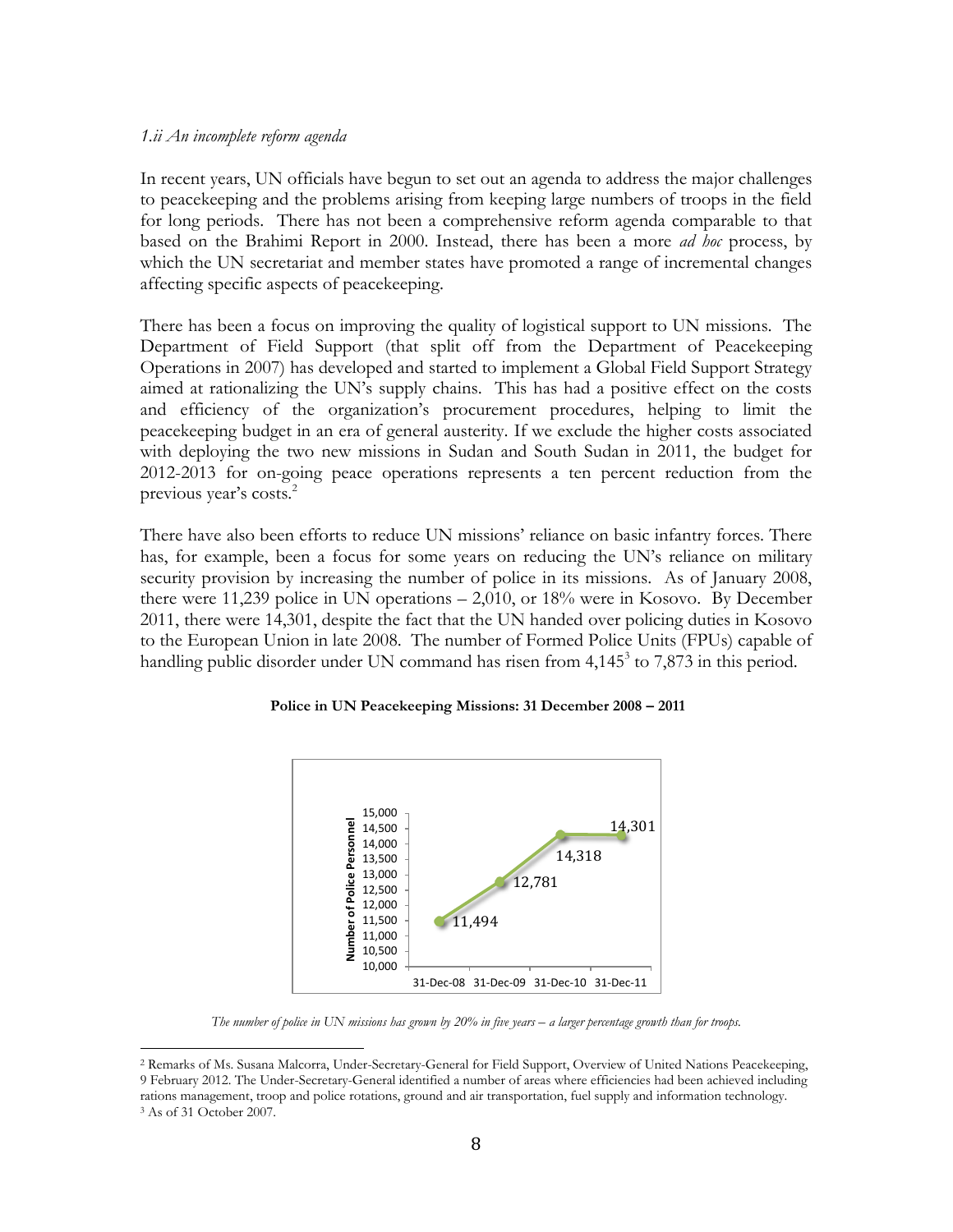Another priority has been to make UN missions more information-driven, increasing force commanders" situational awareness and allowing them to deploy smaller forces more effectively. While the UN does not have (nor is it likely to develop) a robust intelligence capacity, it has made some progress in improving information flow and analysis in recent years. The current UN Mission in South Sudan (UNMISS) is explicitly designed to utilize conflict tracking and early warning mechanisms to direct the deployment of a relatively small military force to handle looming crises, and it is generally agreed to have gathered and assessed information effectively. Unfortunately its military response capacity has, however, been constrained by a lack of air assets. For instance, the deployment of an UNMISS battalion in Jonglei State in late 2011 in response to warnings of violence between ethnic groups was hampered by a lack of helicopters to transport troops.

Improvements in logistics, policy capacity and situational awareness all potentially reduce the tactical burden on military peacekeeping. However, a number of UN officials and member states have also advocated for a *strategic* shift in UN crisis management towards light-weight non-military alternatives to large-scale peacekeeping. There has been a particular emphasis on the potential of UN Special Political Missions (SPMs, primarily made up of civilian staff, sometimes assisted by military observers) to oversee peace processes and state-building projects such as those in Nepal and Libya. The UN is currently operating fourteen fieldbased SPMs, the greatest number of political missions the organization has simultaneously  $fielded.<sup>4</sup>$ 

For the time being, there is a general recognition that SPMs cannot substitute for military peacekeeping in all cases. The presence of UN infantry and attack helicopters (in addition to French forces deployed through Operation Licorne) in Côte d"Ivoire, for example, was ultimately crucial to containing the crisis there  $-$  a purely civilian presence would not have had the same effect. However, there is also a renewed emphasis in UN policy documents that UN peacekeeping operations must engage in mediation and preventive diplomacy – as well as contributing to peacebuilding – in addition to their basic security function.

There is also an emerging focus on how the UN can use military technologies more effectively to fulfill its mandates. While the UN secretariat has long been searching for additional helicopters for its missions – often in vain – it has recently highlighted the potential utility of drones as monitoring tools, although this is still controversial. Earlier this year Under-Secretary-General Ladsous noted that the use of drones during the 2011 crisis in Jonglei State in South Sudan would have strengthened the peacekeeping mission"s ability to protect civilians.<sup>5</sup> DPKO is currently exploring how modern technologies could fill capacity gaps in peacekeeping operations. In addition to drones, geographic imaging systems, satellite imagery, radar, cameras and video networks could all be further utilized in peacekeeping missions to strengthen their monitoring and surveillance capacities and ability to implement their mandates.

 $\overline{a}$ 

<sup>4</sup> Since the establishment of UNSMIL in September 2011, there are currently 14 SPMs in the field – the largest number of political missions operating simultaneously, and equal to a short period in 2007, during which there were also fourteen fieldbased SPMs deployed.

<sup>5</sup> Remarks of Mr. Hervé Ladsous, Under-Secretary-General for Peacekeeping Operations, Special Committee on Peacekeeping Operations, 21 February 2012.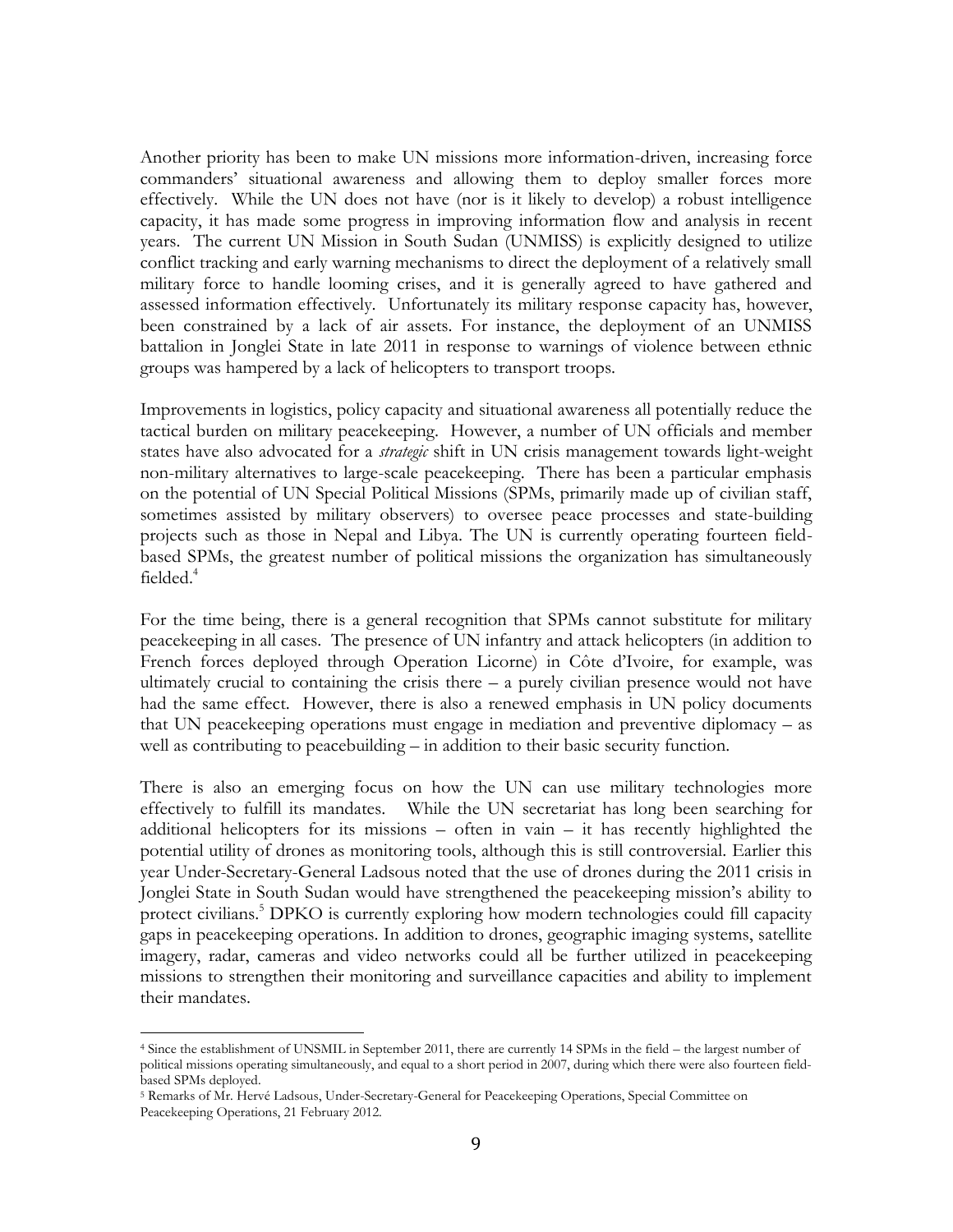Despite the importance of all these factors to mission design, the strategic future of UN peace operations will be determined by *(i)* the level of commitment by UN member states to peacekeeping, both in terms of troops and finances; and *(ii)* the UN"s ability to function successfully with partner organizations such as the African and European Unions and NATO, which may take on tasks that the UN cannot handle. In the context, it is important to note the importance of partnerships to the UN before looking at personnel contributions.

#### *1.iii The UN's partnerships*

After some earlier hesitation to engage in deep peacekeeping partnership arrangements with other organizations, the UN has increasingly dedicated attention to building relationships with other international peacekeeping actors, particularly regional organizations. In Côte d"Ivoire, DRC, Kosovo and Timor-Leste UN peacekeeping missions all work alongside bilateral and regional peacekeeping deployments. In Somalia, a UN SPM, the UN Political Office in Somalia (UNPOS), works alongside African Union troops, an EU training mission and a range of bilateral and regional organizations engaged in counter piracy operations off the Somali coast.

All NATO ground operations have cooperated with the UN, EU or Organization for Security and Cooperation in Europe. More than two-thirds of EU peace operations have deployed in parallel with a UN mission. These cooperative arrangements are generally not born out of long-term strategic discussions around collaboration, but rather realities – and needs – on the ground. This means that operations are often not fully coordinated, and that the learning curve can be very steep with the addition of a new peace operation in theater.

Yet on the ground cooperation can yield important benefits for peace operations in the field, as can a division of labor. The complex arrangements in Somalia have allowed military forces to gain tactical advantages within Mogadishu, and recently in surrounding areas, while EU naval forces attack pirates at sea and now on land. These operations occur against the backdrop of UNPOS"s support for the Somali political process. French forces in Operation Licorne provided the critical military power to end the political crisis in Côte d"Ivoire. Without their support it is unlikely that the UN mission would have been able to quell the violence.

Operational coordination on the ground has not produced the same level of contact at higher political levels between these organizations, and with the exception of the AU, no other regional organizations regularly meet with the Security Council. Yet even where greater strategic level coordination and dialogue has been established, differences between member states in the AU and Security Council over Council decisions and the International Criminal Court have limited the depth of discussion.

With a number of peacekeeping missions expected to draw down in the coming years (as detailed more fully below in section three), UN partnerships will become increasingly important but may leave partner operations more vulnerable to greater risks as missions transition. The most pressing example is the drawdown of the International Stabilization Force in Afghanistan (ISAF), where its departure may have important security implications for the UN political mission on the ground. The expected departure of the UN Mission in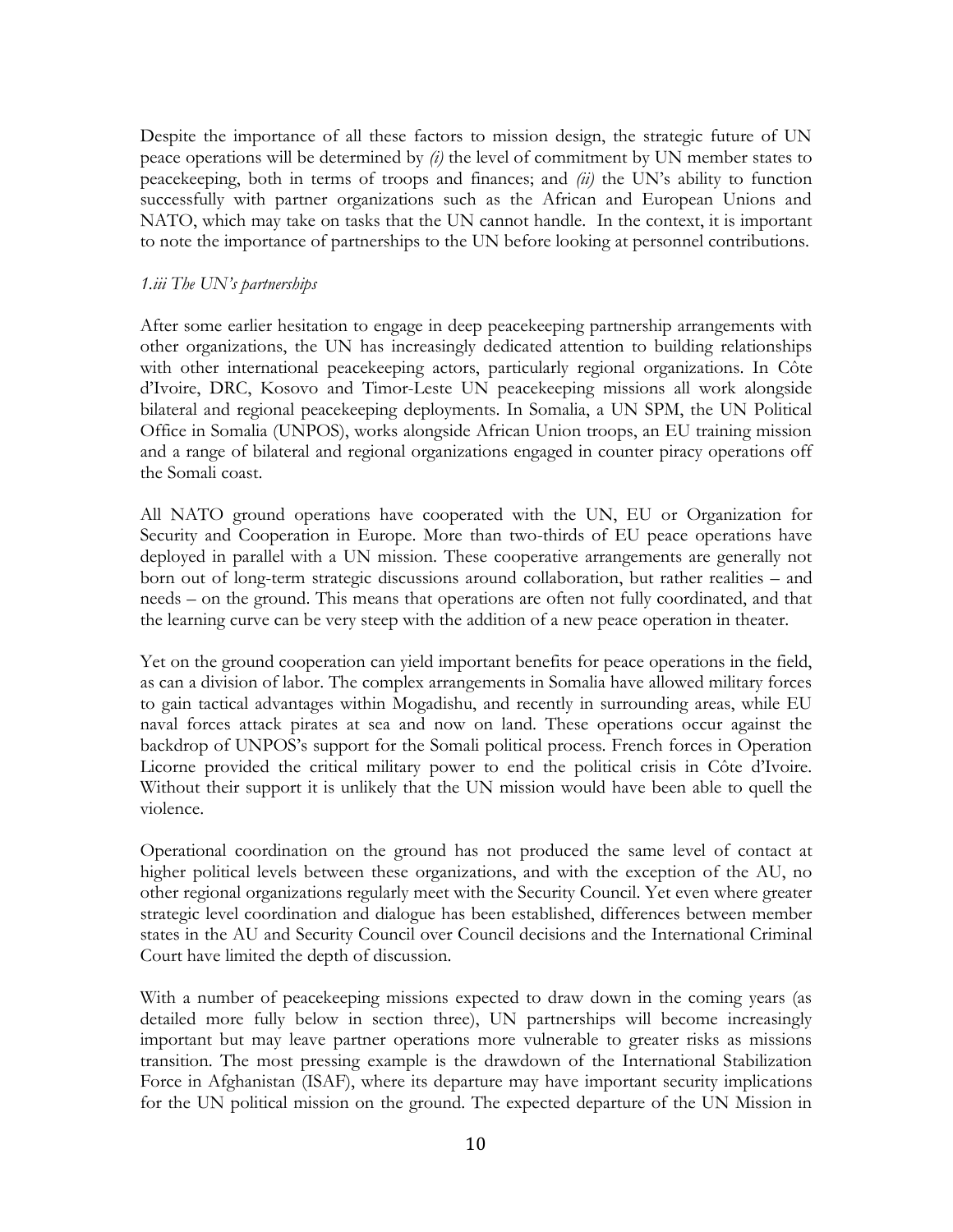Timor-Leste will leave Australian and New Zealand forces as the first responders should security deteriorate, as was the case in 2006.

Mission drawdowns may also require additional security guarantees, such as smaller bilateral or multilateral forces in-country or stationed "over the horizon". These guarantee forces are another important place for UN partnerships with bilateral and regional forces and may be particularly relevant in West Africa, should peacekeeping missions draw down substantially over the next five years.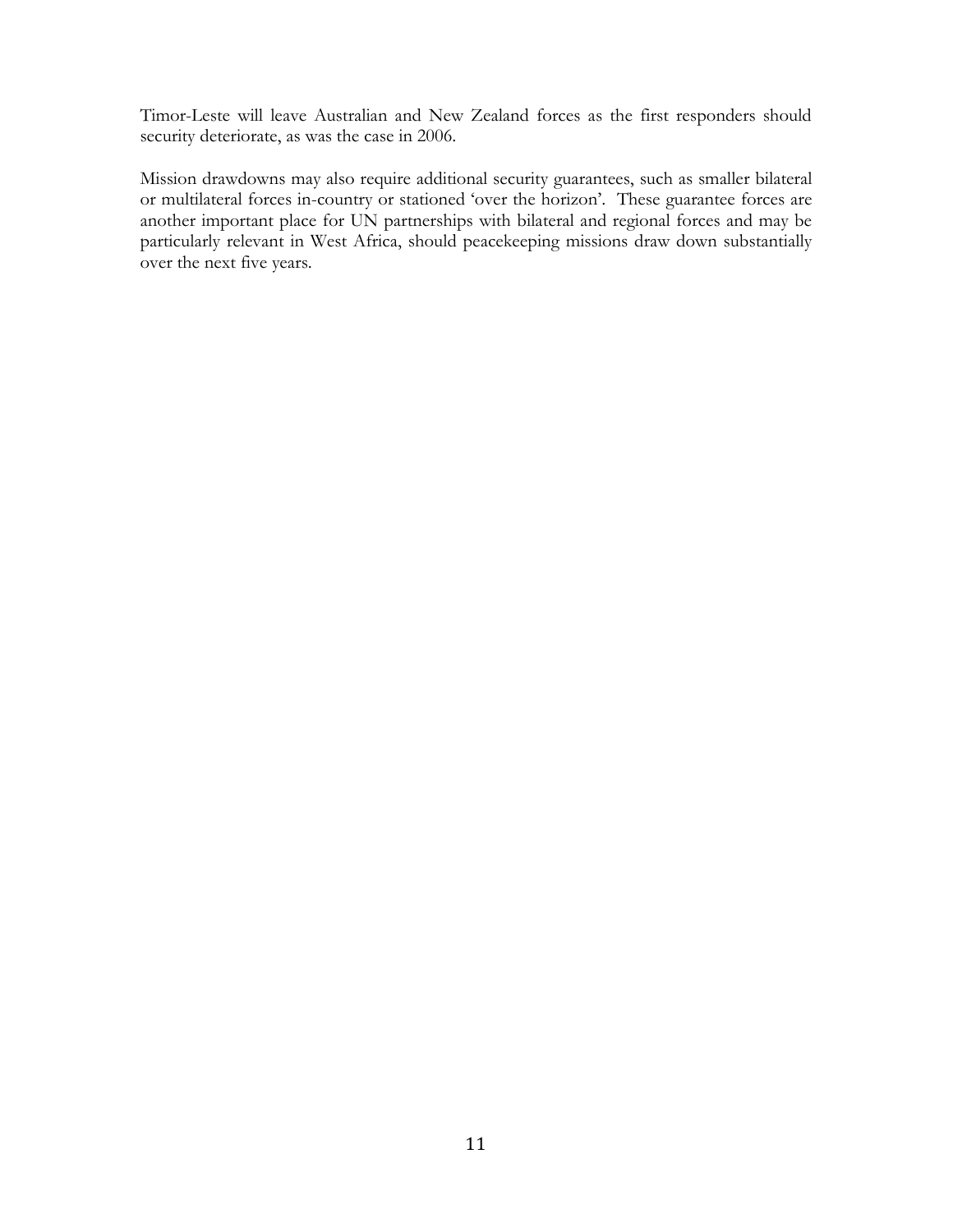## **2. Trends in troop contributions**

#### *2.i Regional contributions*

**Troop Contributions by Region:** 

While the consistently high level of peacekeeping troops in the field has posed a challenge for the UN secretariat and for strategic thinking around peacekeeping, it has also posed a significant challenge for member states and raised real questions about maintaining high levels of troop deployment, especially against the background of the global financial crisis and fiscal austerity. Yet, at noted above, aggregate troop deployments since 2008 have remained largely unchanged. Troop Contributing Countries (TCCs) have had different reactions to these challenges, which are especially an issue for specialized units. This section reviews the changes in deployment seen since 2008 on a regional basis, both in overall troop levels and specialized units, focusing on engineering units, field hospitals and helicopter s.

**Troop Contributions by Region:** 



*African countries have taken on an increasingly central role in UN peacekeeping operations.*

Globally, between 2008 and 2011 troop contributions to UN peacekeeping increased 8%, to 82,729 troops. Infantry battalions increased by 55%, while the deployment of engineering units increased by  $10\%$  and field hospitals by  $40\%$ . The UN's "helicopter gap," as noted above has worsened: since 2008 the number of helicopters deployed to UN missions has fallen nearly 15% to 148 units. During this period Police Contributing Countries (PCCs) increased their deployment of police officers to peacekeeping missions by nearly 30%. However underlying these global figures are a number of important regional shifts.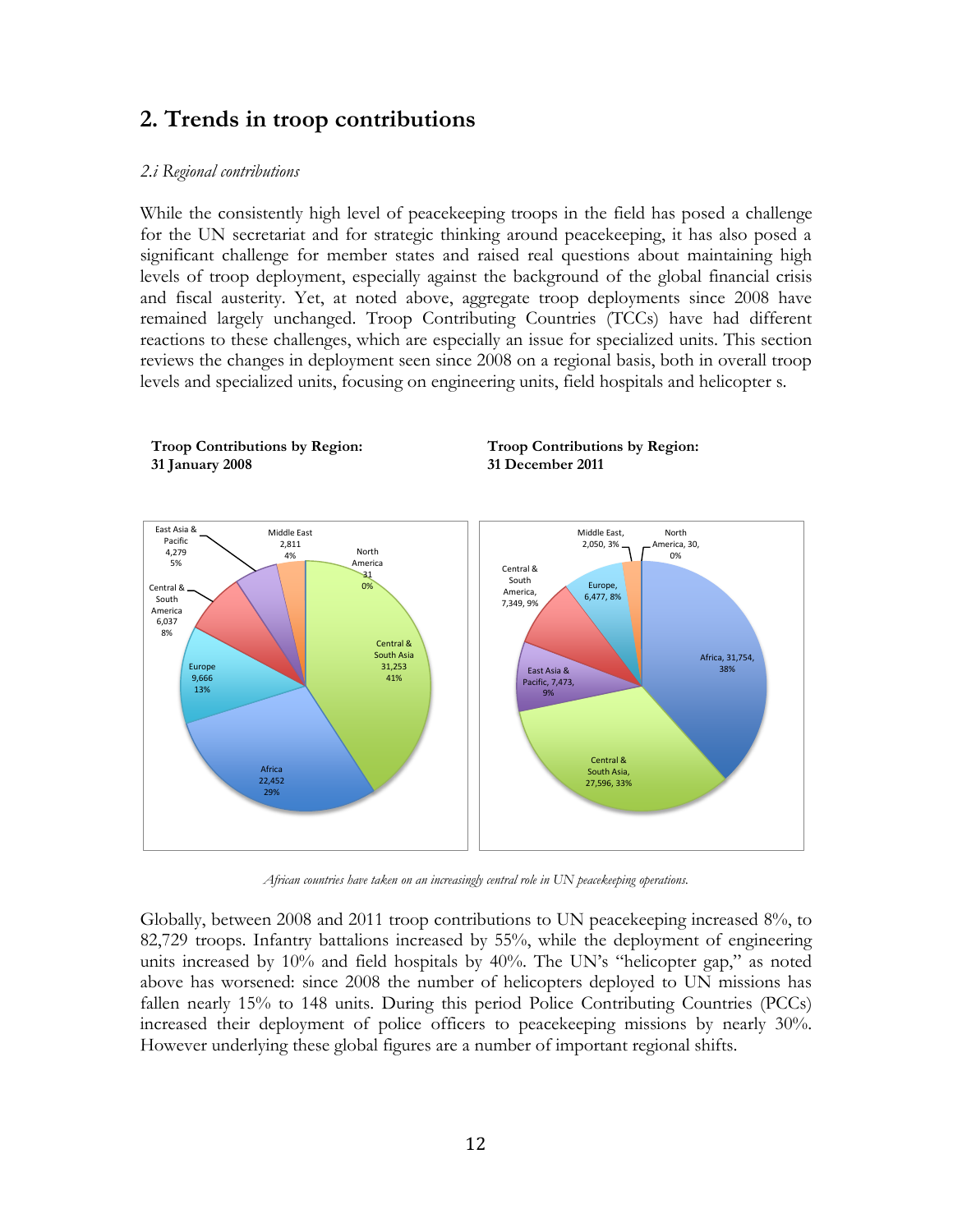**Police Contributions by Region: 31 January 2008**





*European and North American contributions to UN policing have shrunk after the closure of UNMIK's policing component, but other regions have significantly expanded their police contributions.*

Since 2008, **Africa's** troop contribution to UN peacekeeping has increased substantially both in absolute terms and as a percentage of all contributions, growing from 29% to 38%. The growth is largely driven by increases in contributions from Egypt and Ethiopia, notably the latter's deployment to the UN's Interim Security Force for Abyei (UNISFA) in 2011. During the same period, police contributions from the region have increased slightly, keeping pace with the overall growth of police contributions to peace keeping operations. The region's troop contributions come largely in the form of infantry battalions, which have nearly doubled since 2008. At the same time its specialized contributions have remained static with African countries contributing several engineering units and field hospital units, all deployed to missions in Africa. Africa"s helicopter contributions have doubled since 2008, an increase fully attributable to Ethiopia, though they still remain a small proportion (7%) of overall helicopter contributions to UN peacekeeping.

**Central and South America's** troop contributions to peacekeeping between 2008 and 2011 have remained stable, accounting for 9% of total troop contributions in 2011, but Brazil's contribution has doubled, making up for smaller decreases by several other countries. The region"s contributions of specialized units are nearly all deployed to the UN"s Stabilization Mission in Haiti (MINUSTAH), with the exception of a Uruguayan engineering unit in the DRC. Half of the region"s helicopter contributions are deployed in MINUSTAH. Police deployments have also remained stable, comprising 1% of global police contributions.

**Central and South Asian** peacekeeping contributions have fallen slightly since 2008, from 41% to 33% of all peacekeeping troops, though this change represents a decrease of less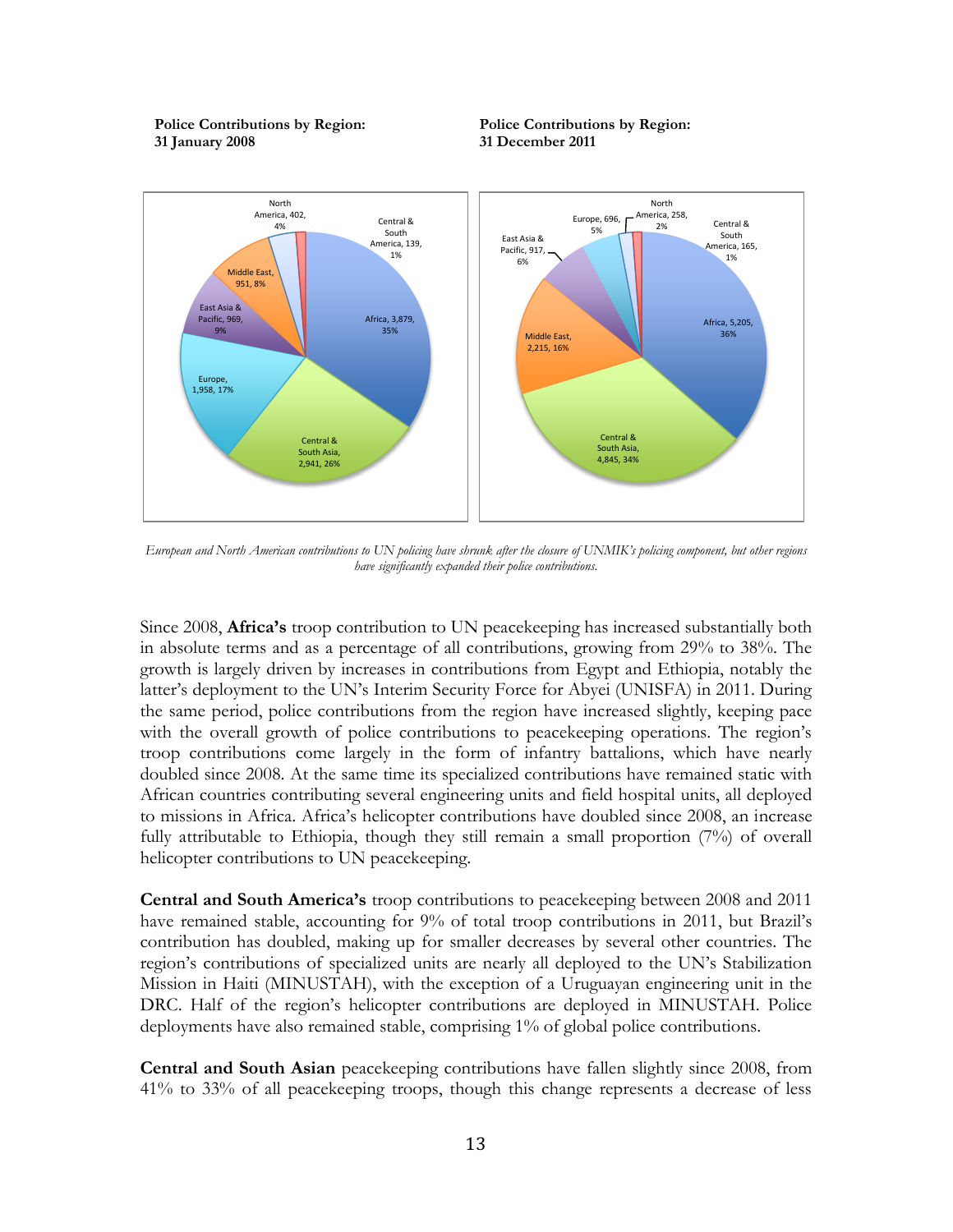than 4,000 troops. In term of specialized units, the region is the largest contributor of engineering units and field hospitals, though the level of these contributions has remained unchanged since 2008. While overall troop contributions have fallen, the region has increased deployment of police to peacekeeping operations during the same period, with India nearly doubling its contribution.

The region"s helicopter contributions however, have decreased considerably from 60 units in 2008, 35% of all helicopter deployments, to 16 units in 2011. India has significantly drawn down its helicopter contribution over the period, an issue highlighted in 2011 when it pulled out four attack and ten transport helicopters from the UN Organization Stabilization Mission in the DRC (MONUSCO).

**East Asian and Pacific countries** have significantly increased their troop contributions to UN peacekeeping since 2008, with the region"s contributions representing 9% of all deployments in 2011. The increase is largely attributable to the increase in infantry battalions – Brunei, Cambodia, China, Korea, Malaysia, the Philippines and Thailand all added a battalion during the period (joining regional battalions from Australia and Indonesia in place in 2008). The region is also a significant contributor of specialized assets, contributing a quarter of all engineering units and field hospitals to peacekeeping missions. Most of the region"s field hospitals are deployed in Africa, and half its engineering units are in MINUSTAH. China is an important actor here, contributing nearly all of the field hospital units and half of the engineering units deployed in 2011 from the region. During the same period, police deployments have remained stable at just under one thousand officers.

**Middle Eastern** troop contributions have decreased slightly since 2008, with Jordan providing the vast majority of troops from the region in addition to two field hospitals, the only specialized assets provided to UN peacekeeping from the region. Most of Jordan"s troops are deployed in Africa, as are both of its field hospitals. Jordan also supplies the majority of police contributions from the region. Since 2008 its police contribution has more than doubled, and in 2011 the region accounted for 16% of all police deployments. The vast majority are deployed to African missions.

#### *2.ii Europe's contribution*

As compared to all other regions, troop contributions to UN peacekeeping from **Europe**  have fallen considerably since 2008, decreasing 33%, and in 2011 representing 8% of all UN troop deployments. Interestingly, the region has added six infantry battalions to its contributions during this time, bringing the total to seven battalions deployed in 2011. The largest deployment of European troops is to the Middle East, with the vast majority (nearly 90%) deployed to UNIFIL. The region"s contributions of specialized assets have remained stable, with one field hospital and six engineering units deployed as of December 2011. Europe is the largest contributor of helicopters to UN missions, with the vast majority coming from Russia (76 units in 2011) and Ukraine (29 units).

While European deployments to UN peace keeping have fallen over the past five years, they still compare favorably to **U.S. and Canadian** deployments, which account for less than 1% of global troop deployments. The Canadian military has shifted away from its traditional commitment to peacekeeping. The U.S. still provides very small numbers of personnel,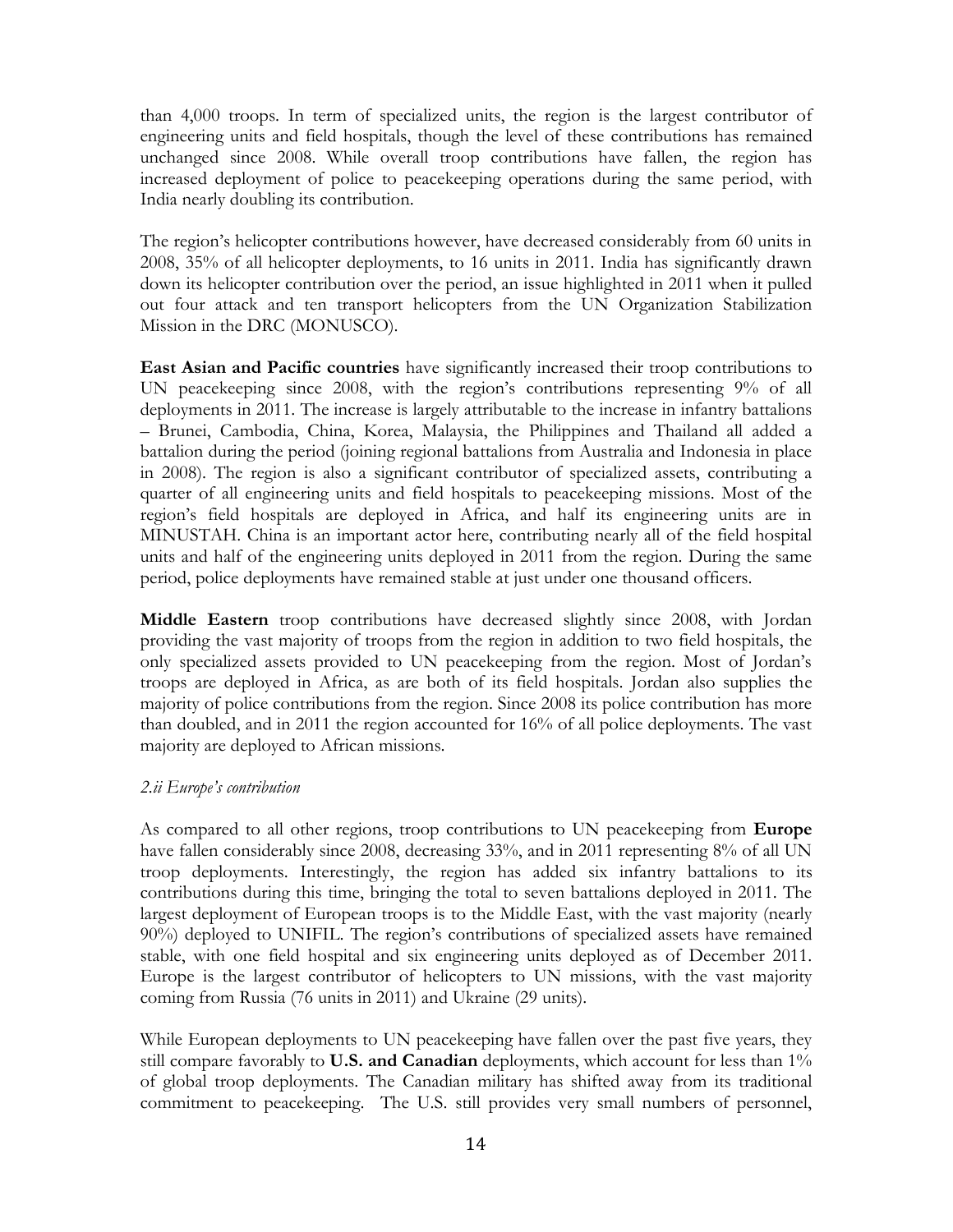although the Obama administration has emphasized its interest in UN and AU peace operations, and in 2012 Washington sent a general to serve in a UN mission (UNMIL) in over a decade. This level of American *political* interest in UN operations is noteworthy.



**European Troop Contributions by Region of Deployment: 31 December 2005 – 2011**

*European deployments under UN command are overwhelmingly in the Middle East, primarily in Lebanon.*

Never a large proportion of its UN peacekeeping contributions, European deployments to African missions have fallen since 2008 at a pace far exceeding the decline in European contributions globally, with only 54 troops deployed to the region as of December 2011. The largest contingent was 22 Belgian troops deployed to MONUSCO, with smaller deployments to UN missions in Côte d"Ivoire, Darfur, Liberia and South Sudan. The slight increase in deployments seen in 2009 is attributable to Western European deployments to the short-lived UN Mission in the Central African Republic and Chad (MINURCAT). European helicopters made up over three-quarters of 2011 helicopter deployments to African peacekeeping missions; all were provided by Russia and Ukraine.

European support for African peace operations also comes under the aegis of the European Union, with notable support particularly in Somalia. The EU's counter piracy mission, Operation Atalanta, recently expanded its mandate to allow its forces to pursue pirate bases and assets on the Somali coast. There are 20-25 vessels on rotating deployment off the coast of Somalia, with approximately 4-7 ships and 2-3 aircraft deployed at any given time. The EU also trains Somali security actors through the EU Training Mission (EUTM) in Somalia, based in Uganda.

Europe"s police contribution to UN peacekeeping has been more than halved between 2008 and 2011. Against global increases of nearly 30% during this period, European police contributions now represent 5% of the global total. The largest contingents of European police are in the UN"s Integrated Mission in Timor-Leste (UNMIT), MINUSTAH, the UN Mission in Liberia (UNMIL) and UNMISS.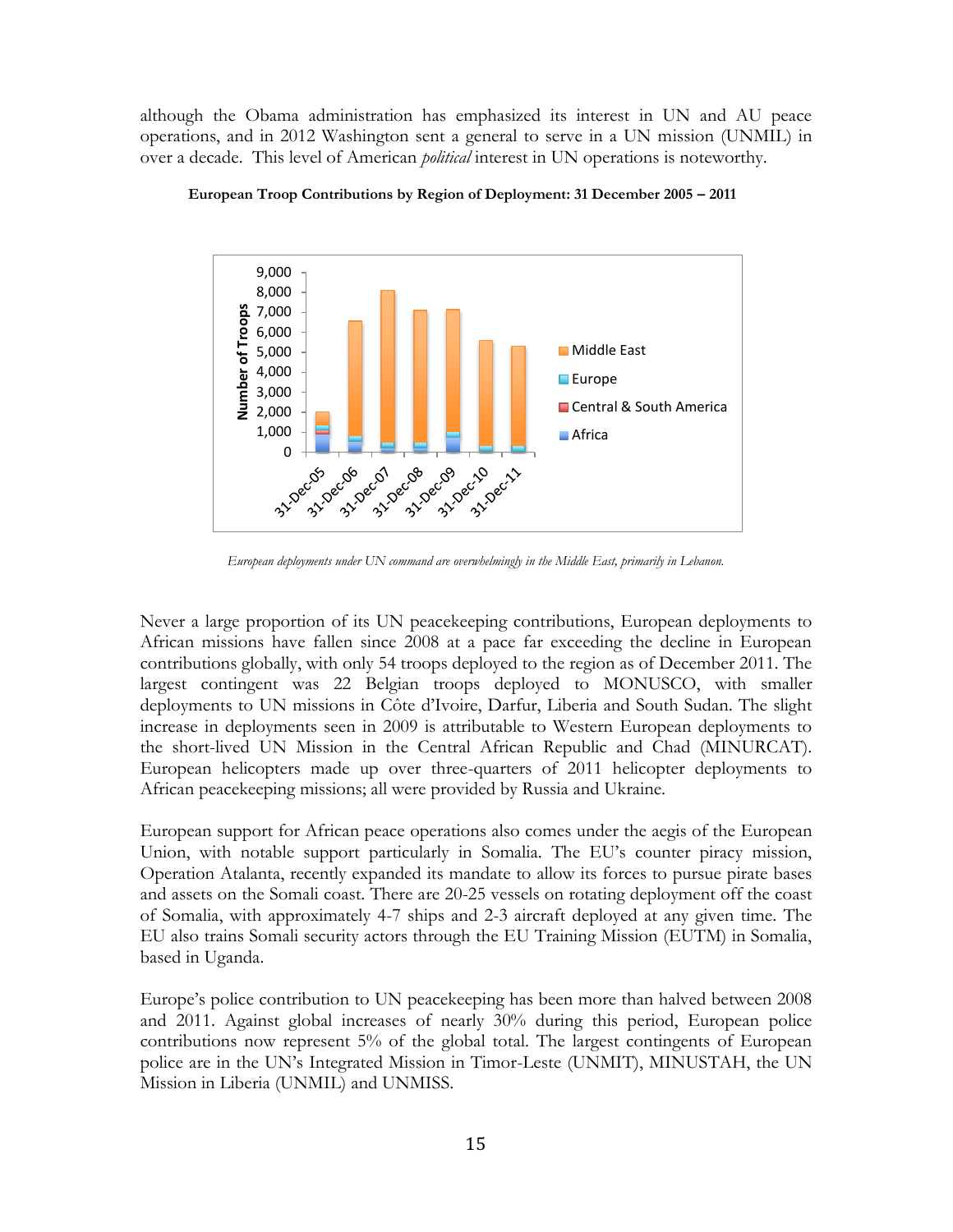# **3. Future demand for peacekeepers**

This section attempts to lay out scenarios for UN deployments region by region, based on current trends in peacekeeping. It aims to answer two main questions: *(i)* where are peacekeepers likely to be needed; and *(ii)* to what extent can these regions rely on peacekeepers from local states? In some cases, as in Haiti, regional powers are able to provide the majority of peacekeepers. By contrast, a high percentage of UN troops in Africa come from beyond the continent (primarily from South Asia) although African contributions have risen, as the previous section showed. The great majority of UN forces in the Middle East come from elsewhere (primarily Europe) reflecting political obstacles to Arab deployments.

To some extent, the shape of UN peacekeeping will be defined by this interplay of supply and demand: a significant reduction in operations in Africa, for example, would reduce the UN"s reliance on South Asian troops. But a significant increase in operations in the Middle East might increase calls for European forces, given their long-standing presence in the area.

However, it is worth recognizing that deployment patterns can change over time: European powers played a much greater peacekeeping role in Africa in the 1990s than today, for example. This could be reversed. Should there be an increasing demand for peacekeepers in North Africa, a region of more direct interest to European powers than sub-Saharan Africa, it is possible that a significant number of European troops might deploy to help.

The following section of this report looks first at demand for peacekeepers in Sub-Saharan Africa, including (i) West Africa; (ii) Central Africa; (iii) the Sudans; (iv) the Horn of Africa; and (v) North Africa. It then turns its attention to the Middle East and Central Asia. Finally it briefly turns to other cases (including the Americas, Europe and the Asia-Pacific) where UN deployments are relatively uncommon and regional powers can supply security forces.

For the African cases and the Middle East, the report makes projections on the likely demand for UN peacekeepers area by area. These projections range from low-end to highend scenarios. While speculative, they are based on current trends and regional precedents. We have not included detailed numerical projections for UN forces in other regions, as there is not a sufficiently clear basis to do so. It is *possible* that a UN force could by deployed in Europe or the Pacific five years from now, but there will have been a series of significant strategic surprises along the way – making the details of the force impossible to predict.

## *3.i Africa*

Peacekeeping continues to be a critical tool for stabilizing conflict areas in Africa. At the end of 2011 over 61,000 military peacekeepers were deployed to UN missions on the continent, in addition to over 9,000 police. Despite increases in regional capacity for peacekeeping, South Asian troops continue to play a pivotal role in African peacekeeping. In 2011, nearly 50% of UN troops in Africa were of African origin whereas Central and South Asian countries contributed 39%. The growth in African capacity can be seen by comparing these figures to 2007, where African countries contributed 33% of UN troops in Africa and Central and South Asian contributions made up over half (nearly 53%) of troops deployed in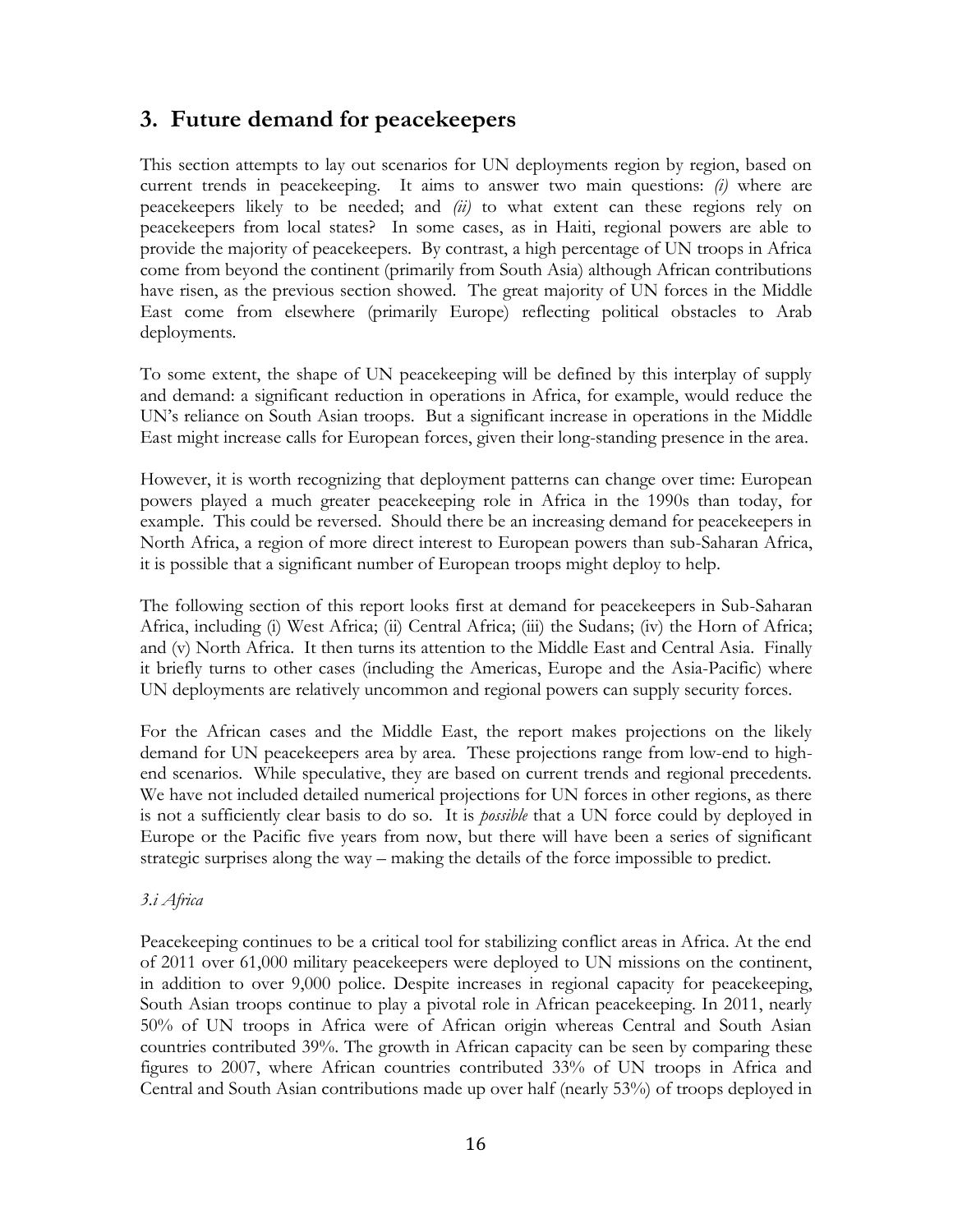the continent. This occurred during a period where UN deployments to the region increased over 16%.

Regional organizations have also taken a stronger role in crisis response, particularly in Somalia and West Africa, but it remains to be seen whether these capacities are sufficiently robust to manage conflict or crisis. The Africa Standby Force, originally slated to be operational in 2010, has been delayed until 2015. ECOWAS and SADC are so far the furthest along in developing their regional brigades. Should these brigades prove capable of independently launching responses to regional crises, this would significantly impact demand for extra-regional UN peacekeepers in Africa.

## *West Africa*

After a period of gradual improvement in West Africa, troubling political developments and unconstitutional changes in power have raised concerns about stability and regional conflict spillovers. France's Operation Licorne, particularly its attack helicopters, proved decisive in the post-electoral crisis in Côte d'Ivoire. Liberia continues to make progress, but incidents during Côte d'Ivoire"s electoral crisis highlight the significant risk of regional instability. In 2012 ECOWAS took the lead in responding to crises in Mali and Guinea Bissau, and in the latter is also deploying peacekeeping troops.

Despite improvements in regional peacekeeping capacity the UN may be expected to further bolster West African missions or deploy one to two medium-to-large peacekeeping operations in the region. The most likely candidate for a UN mission at the time of writing was Mali, and there are concerns about Niger. At the same time, the mission in Liberia is likely to draw down and if events in Côte d"Ivoire allow, UNOCI could also reduce its force size or completely withdraw over the next five years. Any drawdown in the region will require stronger inter-mission asset sharing arrangements, greater access to specialized assets and military units and possible over the horizon forces.

If the UN does not deploy significant new missions, and succeeds in downsizing both UNMIL and UNOCI, there could be between 0 and 5,000 peacekeepers deployed in the region five years from now (even if large-scale operations end, it is possible that small-scale international security forces might remain in cases including Côte d"Ivoire and Guinea-Bissau in an "overwatch" role). But if instability re-emerges in Liberia and/or Côte d"Ivoire, or the UN deploys a mission to Mali, there could be anywhere between 10,000 and 25,000 peacekeepers deployed in the area in 2017 – although these would likely be a mix of UN and ECOWAS troops, rather than solely blue helmet forces.

It should be noted that an operation of any size in Mali (or a neighboring country like Niger) would face logistical challenges comparable to those faced by the UN in the Sudans and previously in Chad, especially if it was required to patrol desert areas – creating a high demand for air assets. Some experts have concluded that the capability challenges involved in deploying to northern Mali would be almost insurmountable for the UN or ECOWAS, ruling out large-scale peace operations.

Sources of peacekeepers in West Africa: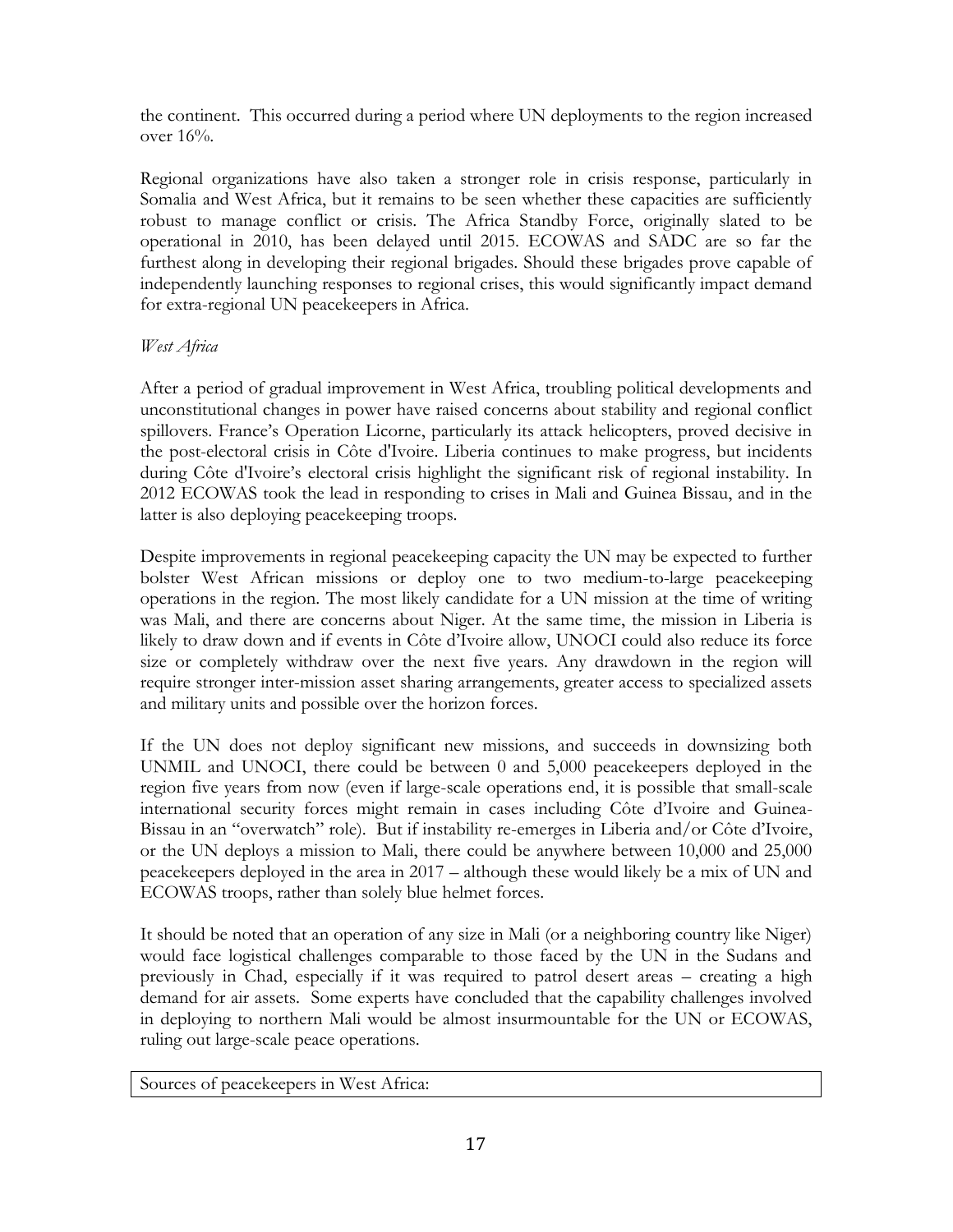- West African peacekeeping missions deployed by the UN still rely on significant external contributions. In both UNOCI and UNMIL African contributions make up less than half of the overall troop contingent.
- ECOWAS" capacity to deploy peacekeepers may significantly impact the need for external UN troop contributions.

## *Central Africa*

In Central Africa, a gradual reduction in the UN"s mission in the Democratic Republic of the Congo, MONUSCO, is probable over the next five years. However, the mission (or a successor force) could still have between 5,000 and 10,000 troops in the DRC in 2017: renewed violence in eastern Congo may make it difficult to significantly reduce MONUSCO"s force size in the immediate term, and there will always be an argument for keep some peacekeepers as "insurance." However, it is possible that African Union will take on some military duties from the UN in DRC.

Should the current light AU ad-hoc operation against the Lord"s Resistance Army prove incapable of stemming the threat posed by the LRA, a more robust mission may be needed that would draw on a wider base of troop contributions – although this might continue to be under a UN banner.

## Source of peacekeepers for Central Africa:

Central Africa still lacks the military resources to stabilize itself. Four of MONUSCO"s top five military and police contributors are not African – three are South Asian and one, Uruguay, is Latin American. South Africa, the fifth contributor, currently contributes 1,200 of MONUSCO"s 17,000 troops. It is unlikely that regional forces could sustain a peacekeeping mission, even one of smaller order, in the DRC without external peacekeeping support.

## *East Africa (1): the Sudans*

The significant change seen over the past year in Sudan and the Horn makes it difficult to predict the trajectory of peace operations in the region. We see two possible scenarios in 2017 – one where peacekeeping in the region expands dramatically as a final push towards resolving long-festering conflict and one where regional peacekeeping shrinks dramatically driven by gains or in recognition that peacekeeping is unable to meaningfully impact change in the region.

Sudan and South Sudan combined now host nearly one-third of the UN"s peacekeepers. Should negotiations between the two states fail, it is possible that a much stronger force could be needed at the border to stem conflict and that UNMISS would need to be substantially strengthened to respond to internal challenges. However, should negotiations prove fruitful, it is possible that UNISFA could close and that UNMISS could draw down partially. It is likely that the AU-UN Hybrid Mission in Darfur will draw down significantly over the next five years, driven by a combination of some improvements on the ground but more significantly, challenges in fulfilling its mandate and command and control difficulties.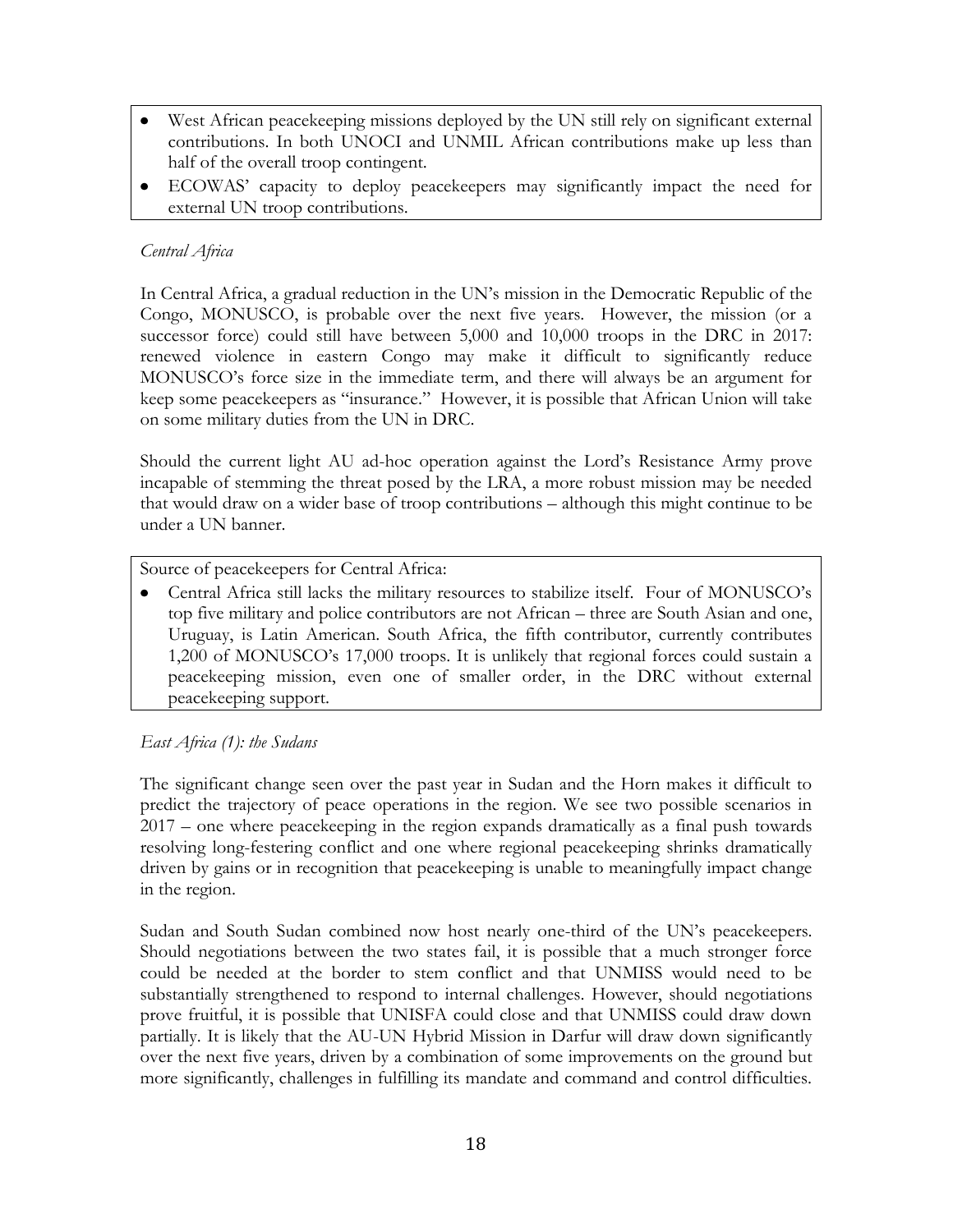Therefore overall, if political progress is made between the two countries and in Darfur, these deployments could drop to 5-10,000 troops.

However, if peacekeeping missions in the two Sudans fail to achieve their objectives and the political process fully breaks down, peacekeeping in the region could take one of two directions: the governments involved and/or the international community may decide that peacekeeping is no longer contributing to conflict resolution, in which case peacekeeping deployments could number between 0-10,000. However, if deterioration prompts significant buy-in from all stakeholders, peacekeeping requirements for the region could rise, with roughly 50,000 personnel in place in 2017.

#### *East Africa (2): Somalia*

2011 saw major gains in peacekeeping in Somalia, with AU troops gaining significant ground against Islamist militants and the UN political mission relocating to Mogadishu. This was facilitated by greater support from African troops and prompted expanded support packages from the UN, for a larger AMISOM mission, and the EU, with an expanded mandate for Operation Atalanta in 2012. If the recently strengthened AMISOM mission is able to make substantial and sustainable progress against Al-Shabaab, by 2017 the troop level of the mission could decrease to one-half or one-third of its current authorized force level of over 17,000 (i.e. 6,000-9,000 troops). It is possible that these forces could transfer from AU to UN command as the situation stabilizes. Somalia would likely require significant capacity building in this case, particularly in developing a capable police force. Somalia may then require a more multidimensional peacekeeping mission and police assistance. By contrast, if the situation in Somalia deteriorates, the number of peacekeepers could rise up to 25,000.

#### *Source of peacekeepers for the Sudans and Somalia:*

- The majority of peacekeepers in UNMISS are South Asian. Per the government's request, the majority of troops in UNAMID are African. It is unlikely that either of these patterns would substantially change. As UNAMID is largely staffed from the region, any reduction in size would likely come from external troops, except in the case of specialized assets, which may be available only outside the region.
- China is a contributor of specialized units to both missions, and its strategic interests suggest it will be a source of continued forces in the future.

## *North Africa*

In addition to the main African theaters noted above it, it is possible that deterioration in Libya could require a peacekeeping mission to either restore stability or provide longer-term support to state functions. However given existing state capacity it is likely that a mission here would be smaller than other multidimensional peacekeeping missions, possibly on the order of 3-5,000. Any peacekeeping mission in Libya would need sufficient air assets to operate successfully in the south of the country, raising problem similar to those in Darfur.

For the time being, however, it appears probable that international engagement in Libya will remain primarily political in nature. The one existing UN peace operation in the region – that in the Western Sahara – remains small, with just over 230 military observers (from a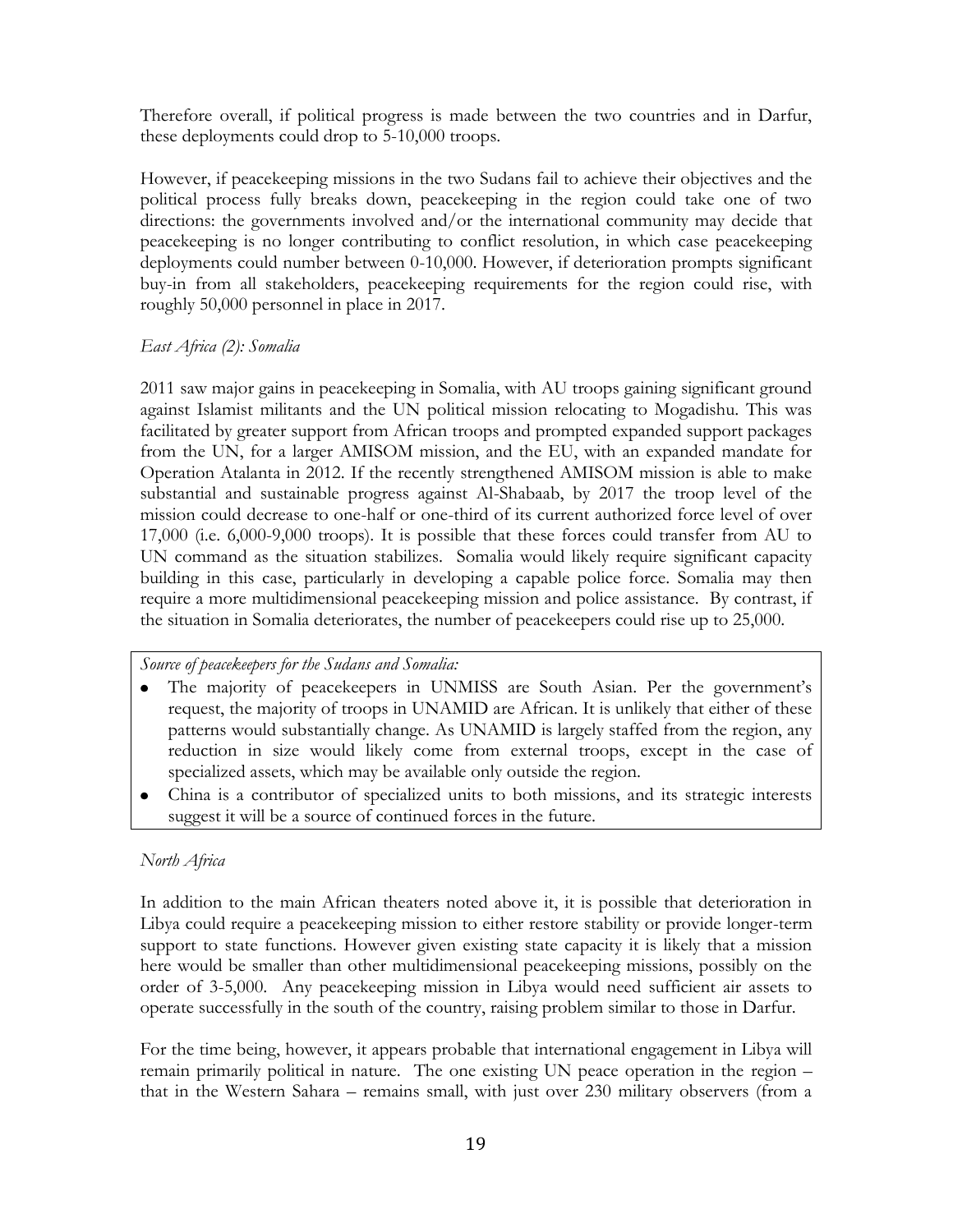wide range of contributors) and 100 civilian staff. In the event of genuine political progress on Western Sahara"s status, this number might decrease – but this is a sadly unlikely scenario.

## *3.ii Middle East*

The dramatic change over the past eighteen months in this region pose new challenges for peacekeeping in strategically significant states. The on-going crisis in Syria has exposed deep divisions in the Security Council and to date limited the role of peacekeepers to monitoring a rapidly fraying peace agreement. Should the Council come to agreement on the deployment of peacekeepers in Syria, the mission could involve anywhere from 8,000 to 20,000 troops (at least in its first phase).

The violence has major implications for stability in Lebanon, and the conflict has already crossed the border. If Lebanon managed to avoid succumbing to large-scale violence prompted by Syria, it is possible that the mission could halve by 2017, bringing regional requirements (including troops in UNTSO, UNDOF, and UNFICYP) to 8,000 troops, in addition to what may be needed in Syria.

## *Source of peacekeepers in the Middle East:*

- Western countries are likely to remain highly engaged in peace operations in the region and could deploy additional troops to Lebanon or in the event of a Syrian mission. Russia and Turkey also have obvious interests in maintaining a role in regional operations in future.
- Should UNIFIL make significant progress, it is possible (as initially projected in our 2008 paper) that the troop contingent of the mission could shift from primarily European to non-European forces. European contingents have shrunk in recent years, but the mission is likely to rely on a backbone of Western forces for some time to come.
- If there is a need to deploy to Syria, Arab forces could be deployed in large numbers although this would also raise political controversies. However, the recent crises in the region have renewed interest in the Arab League as a potential peacekeeping partner for the UN.

## *3.iii Central Asia*

Troop contributing countries are rapidly scaling down their contributions to the International Stabilization Force in Afghanistan ahead of its planned closure in 2014. With their departure, the UN political mission in Afghanistan will take on the central international role in the country. It is possible that the UN mission will require some sort of international protection force to operate.

There is also possibility that a new generation of political missions and security forces may be required to help stabilize other Central Asian states, such as Tajikistan – especially if there is a risk of spillover from renewed conflict in Afghanistan. While Russia and its regional allies would be likely to provide military forces, possibly under the aegis of the Collective Security Organization, there might be a need for UN civilian experts and military observers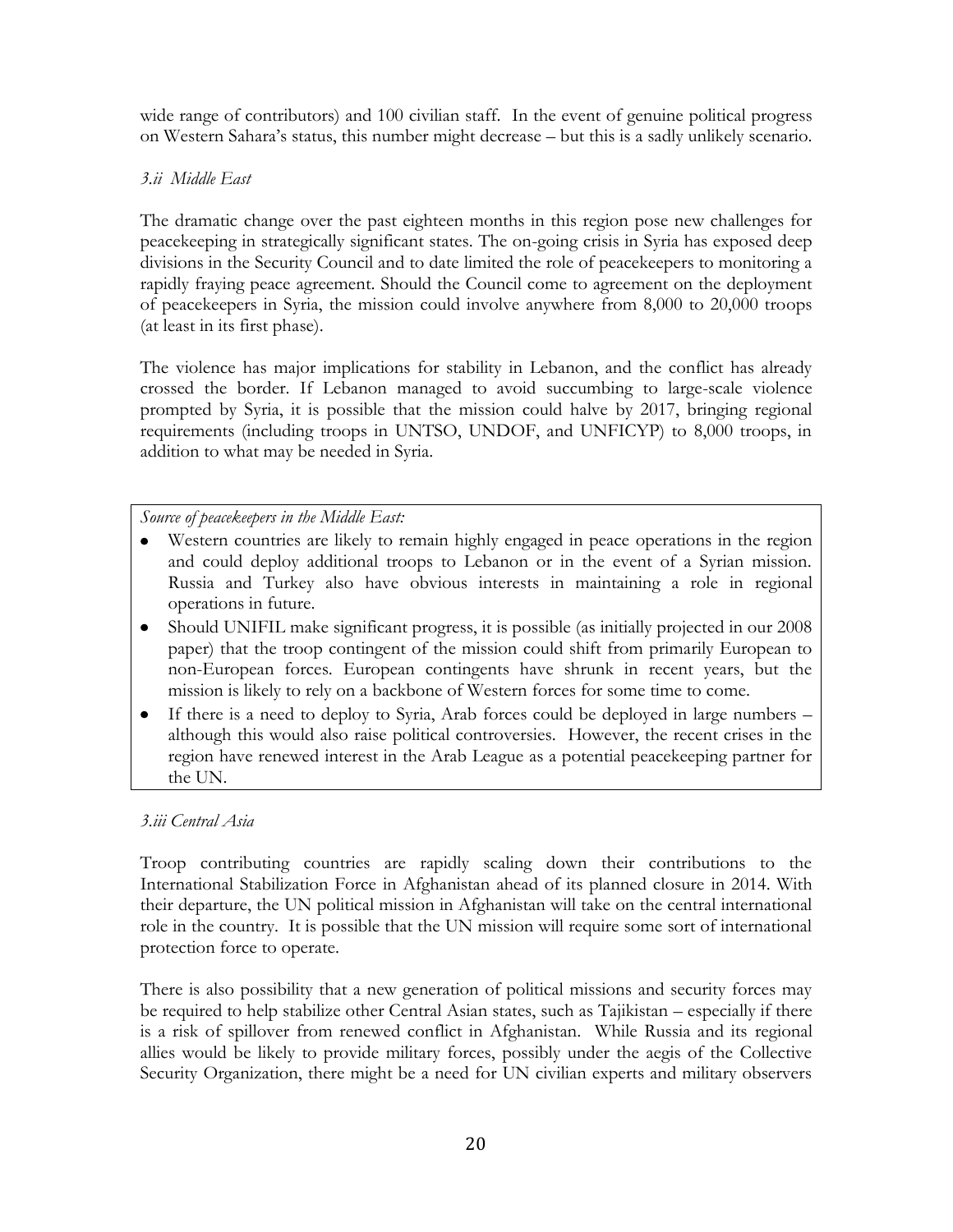(in the 1990s the UN deployed 120 observers to Tajikistan, while the OSCE sent 50 police officers to Kyrgyzstan in 2010).

## *3.iv Other Regions: Specialized Regional Forces*

Peacekeepers continue to be deployed in less concentrated numbers in Haiti, Kosovo, Cyprus and Timor-Leste. The needs of these peacekeeping missions are largely covered by regional capacities (such as Latin American forces in Haiti led by Brazil, and Australia in Timor-Leste) and they are expected to draw down within the next five years, sooner in the case of Timor-Leste. However it is possible that new crises may emerge or that some apparently fairly stable countries experience a deterioration requiring new deployment of troops, as happened in the past in Haiti and Timor-Leste. Depending on the scale of the crisis, this could require further strengthening by global UN troops. It is also possible that as MINUSTAH draws down, the mission will require an additional police presence to help sustain order.

#### *3.v Conclusions*

This section has offered a wide variety of projections for deployments in Africa and the Middle East, in addition to suggesting possible types of deployment elsewhere. On the basis of our projections it is possible to imagine that the UN could have over 125,000 troops deployed worldwide by 2017 (with an emphasis on the Sudans, the Middle East, West Africa and the Horn of Africa). But it is also possible to imagine that there will be fewer than 50,000 blue helmets by 2017 – or as low as 25,000 if the AU and sub-regional organizations take on significant duties from the UN across Africa and a number of potential crises can be averted.

In reality, large deployments in one region may place limits on what the organization can deploy in another – if demand for peacekeepers in West Africa and the Sudans is high, for example, fewer African and South Asian troops will be available to deploy in other missions.

The final section of this report offers three overall scenarios for the future of UN peacekeeping based on the predictions above, and looks at Western options in each case.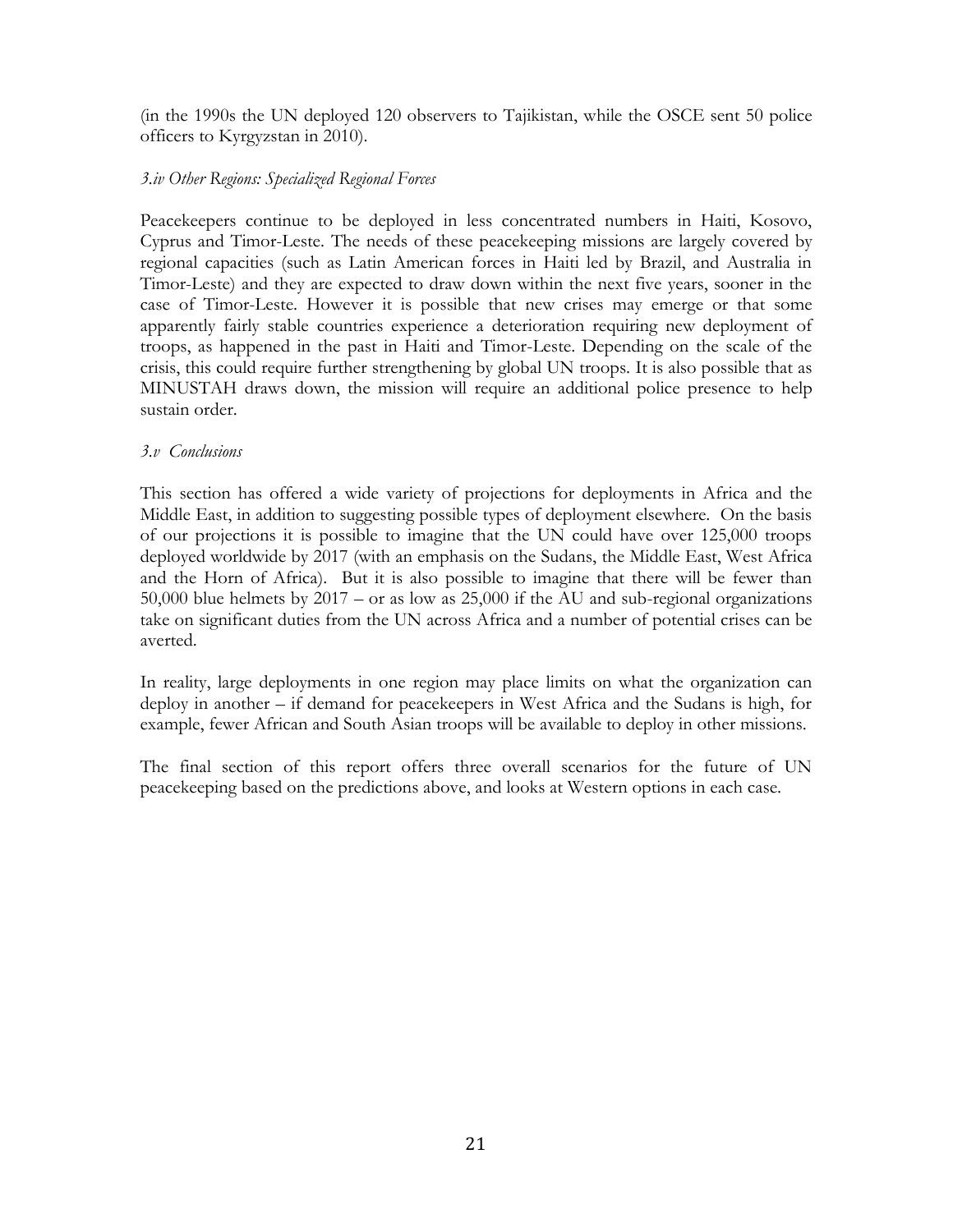# **4. The future of UN operations and Europe's role**

Reviewing the projections for the future demand for UN peace operations in Section 3, a number of conclusions appear fairly certain, even if nothing can be guaranteed:

- Current conditions in the Middle East suggest that the overall demand for peacekeepers in the region will be high. If a number of heavy UN operations are required in the Middle East, they could involve a total of 30,000 troops or more. It would, at least, be unwise to bet on more benign conditions.
- While some African regions are likely to make progress and remain stable reducing their reliance on peacekeepers – it is probable that at least one or two parts of the continent will see deteriorating security sections. Recent events in the Sudans and, West and Central Africa have reinforced this concern. It is likely that in 2017, the UN will still have two or more large-scale missions in Africa as well as smaller operations and political missions.
- $\bullet$  It is also probable that at least one of these African operations will be in a country potentially ranging from Mali to Somalia – that is of strategic significance to Europe. In the past, many UN operations in Africa have been deployed in countries that have been of limited strategic import to Europe (such as Liberia and Burundi) but the growth of Islamist forces in the region, combined with Africa"s growing economic significance, change this calculus.
- It should also be underlined that large-scale operations in Africa including those of strategic importance to Europe – will need a significant number of enablers, as they will be deployed in large theaters with little infrastructure.
- $\bullet$ It is also probable that UN operations will continue to increasingly rely on police contingents and information-gathering capacities to supplement military units. It is unclear to what extent the UN will integrate modern military technologies such as drones into its information-gathering but our judgment is that there will be an incremental drift towards employing them.
- In addition to the continued importance of peace operations, it is also likely that the  $\bullet$ UN will have increased number of political missions in areas including the Middle East, North Africa and Central Asia. There is a good probability that a number of these operations will also be in high-risk environments, and they will only be able to operate under a high level of security.

If we assume that the UN will have major presences in parts of Africa and the Middle East as of 2017, who will provide the bulk of these forces? The evidence is mixed:

As the data in Sections 1 and 2 of this report suggests, there are signs that African countries are developing growing peacekeeping capacity. This has begun to pay off in cases including Somalia. If this trend continues, which will be contingent on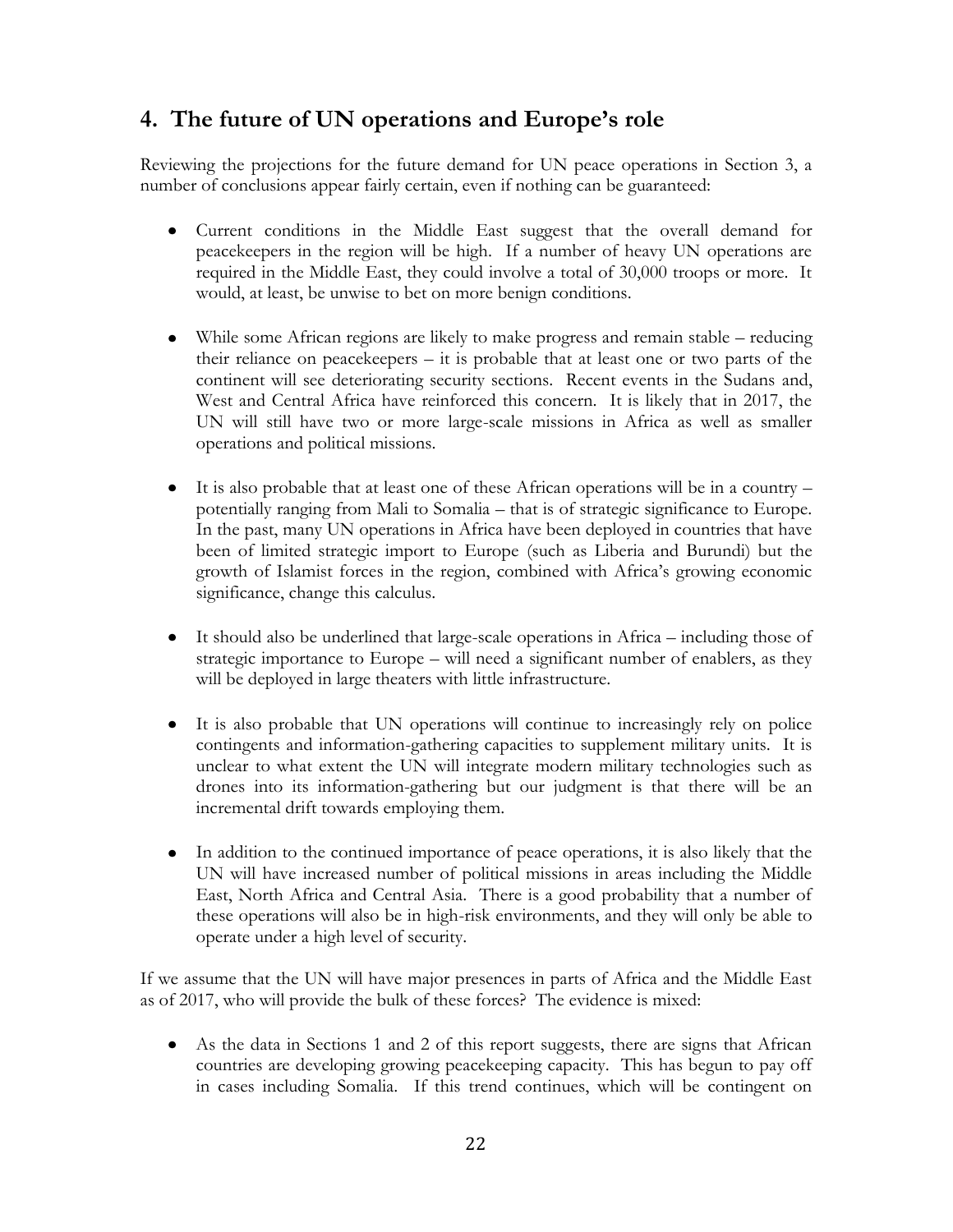outside funding, it is possible that African militaries and police forces will be able to take on an increased percentage of operations.

- However, it is probable that most African militaries will still have less access to important military technologies than their counterparts elsewhere. The UN will hope that troop contributors such as Brazil, China and India – all of which are modernizing their militaries – will continue to engage in blue helmet operations. While there are positive signs that Brazil and China are committed to continuing their role, India appears to be losing interest. Keeping these rising militaries involved will be a constant priority for the UN.
- The role of other traditional non-African peacekeepers such as Bangladesh, Nepal or Fiji – is uncertain. If the UN"s overall demand for basic infantry units is reduced, these contributors may have less of a role to play. However, the importance of peacekeeping to this class of relatively poor countries is such that they will lobby hard to keep their personnel in the field. There will be strong political arguments in New York for ensuring that these traditional friends of peacekeeping are kept on board – especially if India cuts its role.
- One open question is whether an increased demand for peacekeepers in the Middle East will inspire Arab countries to devote more forces to UN missions. The quality of Arab units in UN missions has been variable in recent years. However, if there is a demand for troops in cases such as Syria or Yemen in the years ahead, it is possible that Arab governments will aim to send better forces.

Overall, UN operations are likely to continue to rely primarily on a mix of African and Asian forces with a potential increase in Middle Eastern forces depending on events. While the presence of contributors such as China, Brazil and India will be important to the quality of UN forces, European contributions will also be a significant factor.

## *4.i European contributions<sup>6</sup>*

 $\overline{a}$ 

European contributions to UN missions are also likely to be affected by their location. If there is a significantly increased demand for peacekeepers in the Middle East, it is probable that European governments will see little choice but to contribute – their ability to contribute will be constrained by military concerns, but may be facilitated by the fact that contingents will be coming back from Afghanistan.

In Middle Eastern missions, European contributions may well include a wide range of forces, including infantry and possibly air and maritime assets, as previously in Lebanon. In some cases, it will be possible or necessary to integrate these units with forces from the region – Arab governments could, for example, provide the bulk of infantry units while European militaries mainly offered higher-end enabling assets.

<sup>6</sup> Some of the options in this section are discussed at greater length in Richard Gowan, "The Case for Cooperation in Crisis Management", European Council on Foreign Relations, June 2012.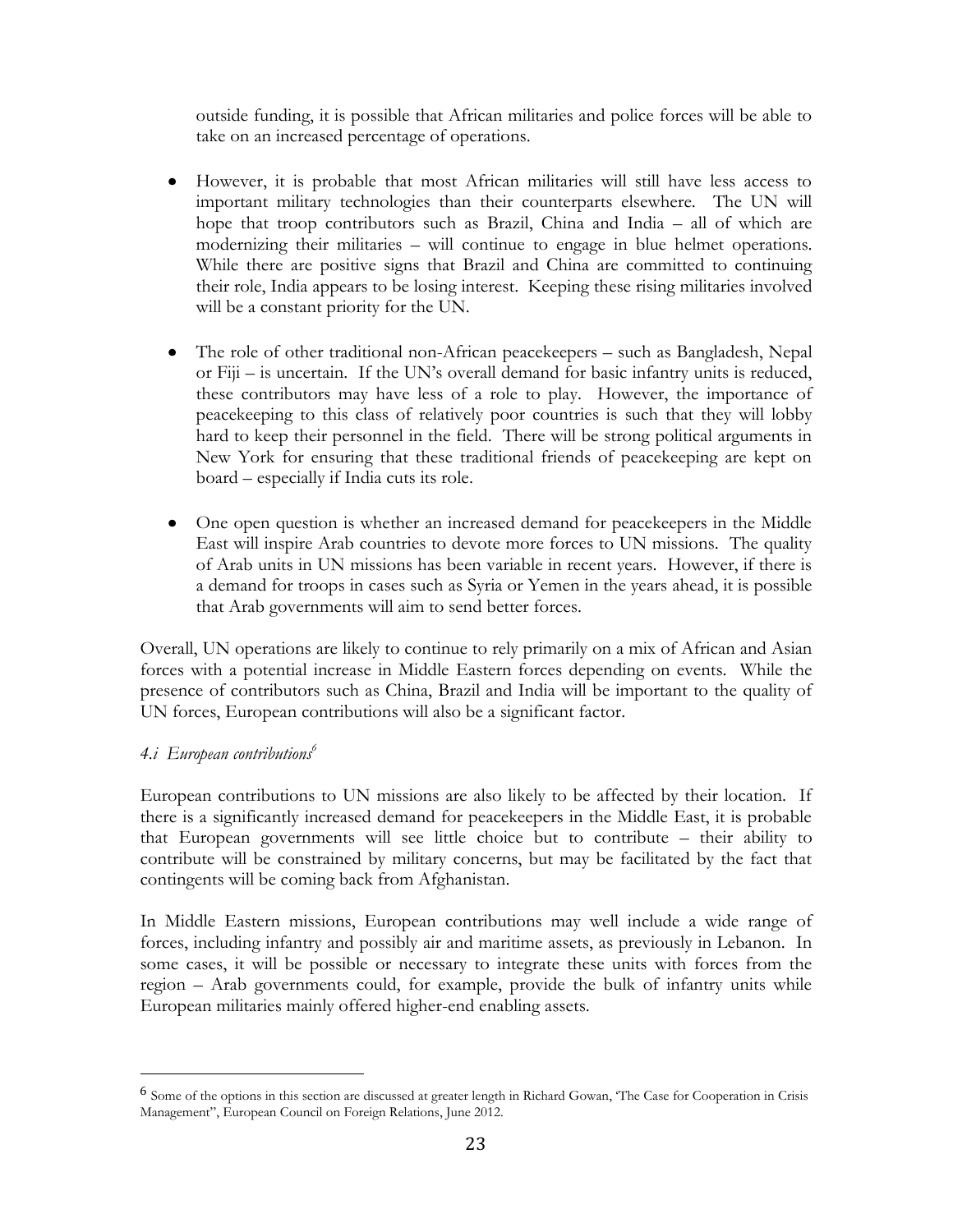By contrast, it is unlikely that European governments will commit large-scale, long-term infantry forces to Africa. However, as noted above, there is a possibility that the UN will be required to deploy peacekeepers to countries and regions of strategic significance to Europe such as Mali and Somalia. In these cases, there will be a European interest in providing a wider range of enabling assets to the UN missions, especially if the U.S. continues to demonstrate that it also has an interest in sustaining UJ and AU peace operations in Africa.

Another factor that may influence deployments is a desire among European militaries to build better ties with their counterparts from rising powers like Brazil, China and India. UN peacekeeping can offer a platform for improving these relationships in a practical manner, avoiding tensions inherent in other parts of defense relationships.

In some cases, European support to the UN will be channeled through NATO and the EU, as previously in Kosovo, Afghanistan, the DRC and Chad. However, discussions with European officials suggest that there is growing interest in making direct (if limited) contributions to UN missions. This reflects factors including *(i)* a degree of "intervention fatigue" in both NATO and the EU; *(ii)* acceptance that NATO in particular has a legitimacy deficit in many regions; and *(iii)* recognition that it is simply inefficient to provide operational support to the UN indirectly in many cases.

What sort of specialized assets can European countries offer the UN (alongside or in the absence of infantry forces)? The types of support can be broken into three types: *(i)* major enabling units; *(ii)* highly-skilled individual specialists and *(iii)* the discretionary deployment of non-specialist personnel to gain knowledge of the UN.

## *Major enabling units*

As we have noted throughout this paper, the UN often struggles to find sufficient numbers of important enabling units. In this context, European countries can offer:

- *Helicopters:* while the UN"s need for helicopters is well-publicized, NATO militaries  $\bullet$ with major deployments in Afghanistan have not been able to provide aircraft to fill the gap. As of 2011, Italy and Spain were the only NATO members with any helicopters in UN missions, a situation that could improve once NATO countries have left Afghanistan and rested their fleets.
- *Drones:* while the debate over the role of drones in UN missions is incomplete, European militaries may be able to offer the organization mid-range pilotless aircraft to assist in observation and information-gathering.
- *Engineers:* European militaries could deploy additional engineering units to help UN missions build camps and infrastructure. DPKO has recently put forward plans for relatively short "surge" deployments of engineers to help missions deploy or build new bases, rather than accompanying missions for more prolonged periods. European units could offer such short-term help.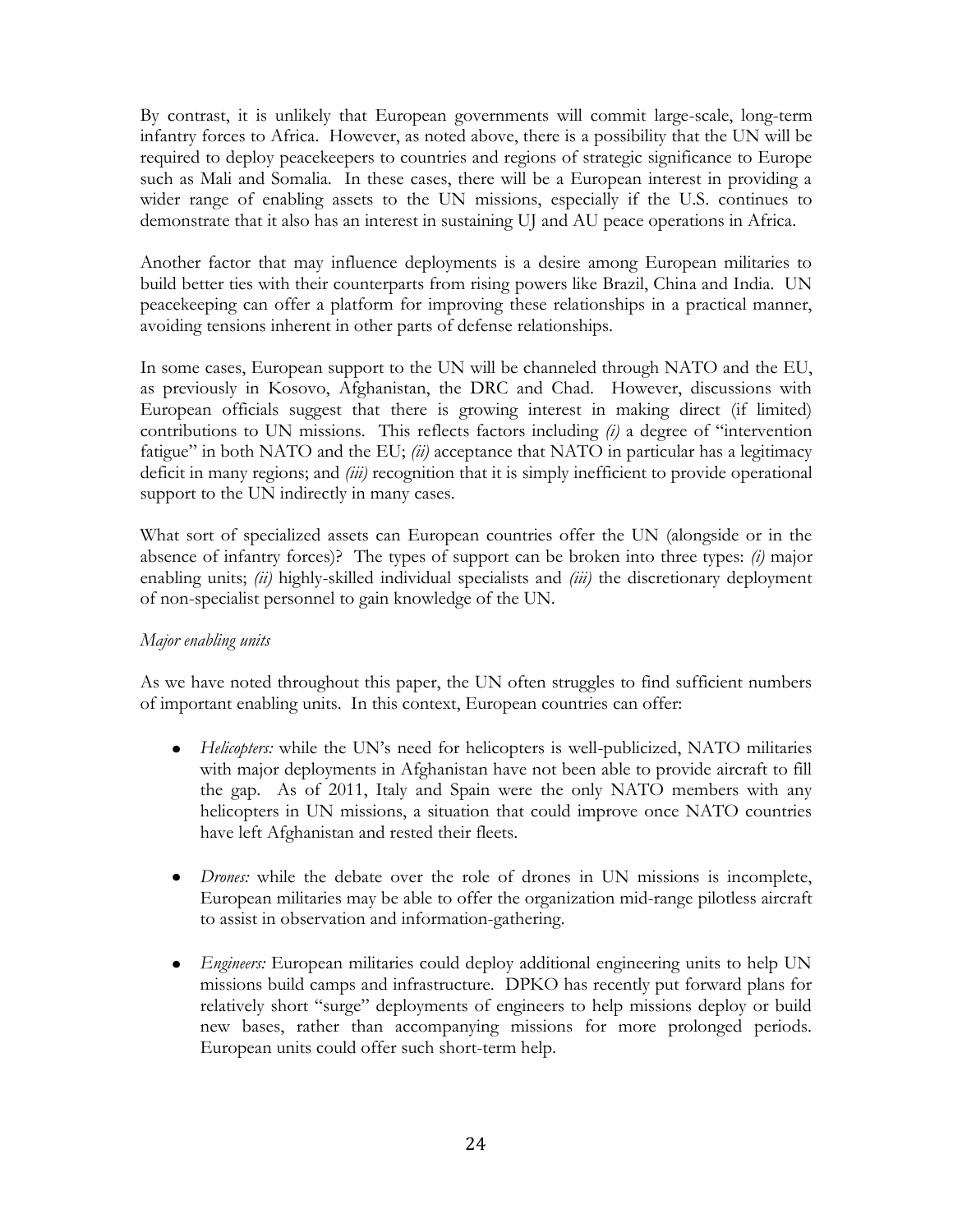- *Gendarmerie and riot police:* European nations still deploy some of the most effective  $\bullet$ gendarmerie units in the world, and many have experience of peacekeeping in the Balkans. These units, and riot police from countries that do not have gendarmerietype forces, play an important role in linking military and civilian security provision. As of late 2011, only one EU member (Portugal) had a Formed Police Unit under UN command. But in 2010, European nations deployed extra police to Haiti after the earthquake, and it is possible that Europeans could provide more FPUs to the UN again.
- *Special forces and protection units:* European countries could enhance UN missions by offering special forces companies to provide high-rapid reaction and/or reconnaissance in dangerous environments. Such forces need not only be deployed in peacekeeping operations: detachments of special forces could be used to provide security for UN political missions or mediation teams in high-risk contexts, especially in Afghanistan or the Middle East.
- *Field hospitals:* while the UN recently created waves by turning down the offer of a  $\bullet$ Norwegian field hospital, these are assets peacekeepers frequently need. Medical units also have a high public relations value, as they are able to care for civilians as well as soldiers, a selling-point for many contributors.
- *Maritime capabilities:* European navies may also contribute to peace operations by deploying vessels, but these assets mainly fall outside the UN chain of command and fall beyond the purview of this paper. Nonetheless, experiences in the Mediterranean and Gulf of Aden highlight their utility.

## *Highly-skilled specialized personnel*

Even where European governments are unable to deploy whole units, they may be able to send small numbers of personnel to undertake specific tasks. In the past, European countries have often offered staff officers to missions in which they have no other presence. This has created tensions with troop contributors. But there are functional areas in which Europeans can contribute personnel. Examples include:

- *Air planning and movement specialists:* studies of UN air operations have highlighted that they often suffer from a lack of effective planning as well as aircraft.<sup>7</sup> European countries could offer the fairly small expert teams needed.
- *Information analysts:* as the UN gradually builds up its information-gathering apparatus – and especially if it begins to use military technology as part of the process regularly – it will need personnel experienced in processing increasing quantities of data. European countries have already seconded personnel to UN analysis cells, but this could be a growth area in future.

 $\overline{a}$ <sup>7</sup> See Jake Sherman, Alischa Kugel and Andrew Sinclair, "Overcoming Helicopter Force Generation Challenges for UN Peacekeeping Operations", *International Peacekeeping* Vol.19, No.1 (2012), pp82-83.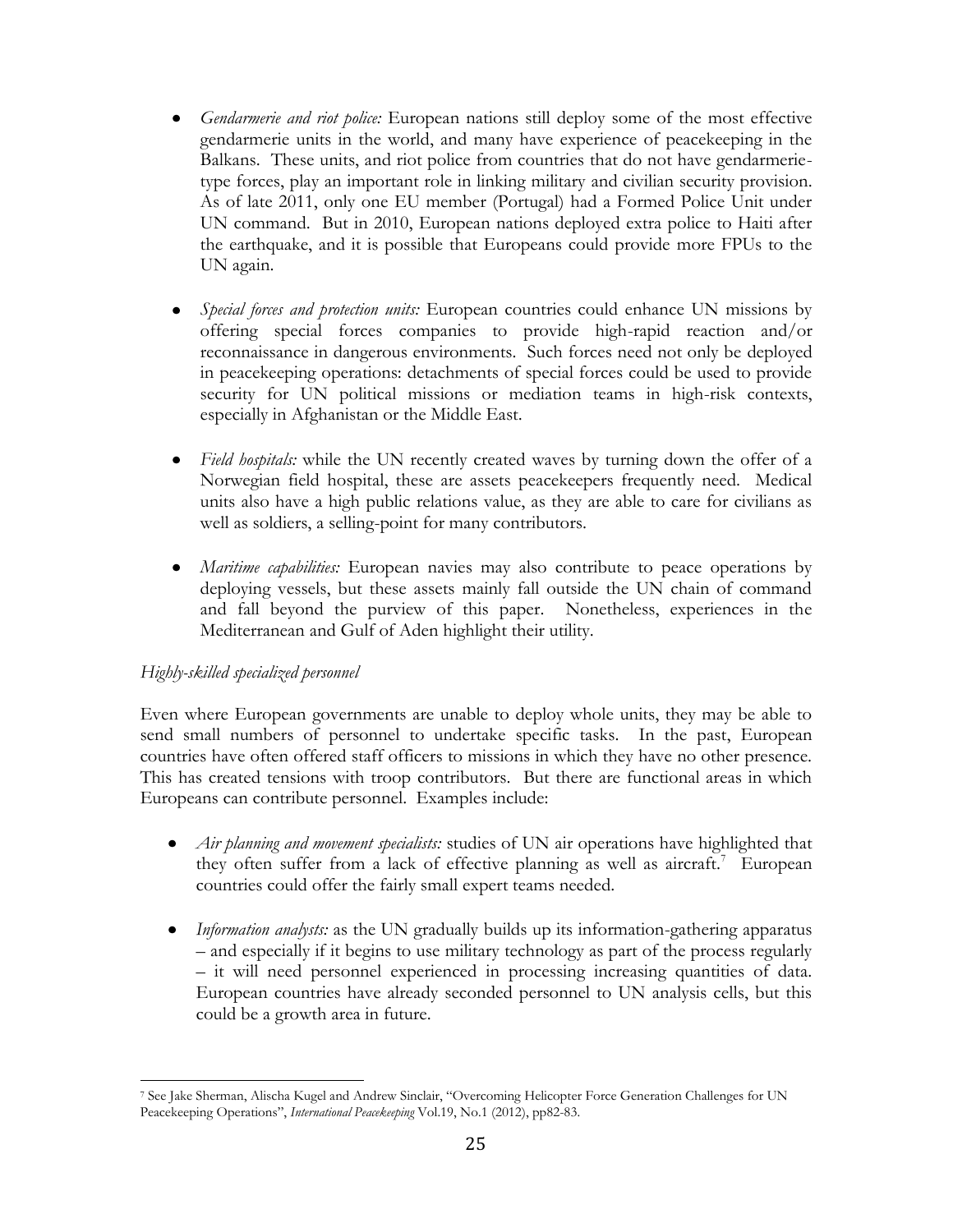- *Chemical weapons experts:* in cases such as Libya, the UN has been concerned by the risks associated with loose chemical weapons and other hazardous materials. Some European militaries have experts on these weapons who could be sent to assist the UN secure dangerous stockpiles at short notice.
- *Security sector and defense reform specialists:* European governments, such as Slovakia and the Netherlands, have promoted the UN"s role in reforming the security sectors and defense governance in post-conflict states. Although this is not a solely military business, European personnel can certainly assist.

In addition to these military tasks, the UN has identified a number of policing and civilian security fields in which European countries have particular skills, such as border security. The UN"s recent Civilian Capacity Review calls for "a more broadly composed workforce in which core United Nations staff are supplemented by additional capacities deployed on a flexible, on-demand basis from Governments, international and regional organizations and non-governmental entities."<sup>8</sup> European governments can find many ways to contribute to this if they wish to.

## *Discretionary deployments of non-specialist personnel*

In addition to sending specialists on UN missions, European militaries should also consider the value inherent in exposing non-specialist personnel to blue helmeted peacekeeping. In recent years, junior European officers have had a very high chance of being deployed in NATO or EU operations, but far fewer have joined UN missions.

This discrepancy has created a degree of misunderstanding about how the UN works in the field (in some cases fueled by a broad distrust of the UN dating back to the Balkan wars). If European countries were to deploy more junior and mid-ranking officers as military observers, or to play other supporting roles in UN missions, it could promote increased knowledge about how peacekeeping works.

## *4.ii Conclusions*

Many obstacles remain to European countries significantly expanding their contributions to UN missions, although UN officials have been working hard to address particularly contentious issues such as command and control. Even if political and security threats demanded a major increase of European forces under UN command in the Middle East and parts of Africa, arranging this would require intensive dialogues and pragmatic compromises between European and UN officials.

Nonetheless, this paper has aimed to demonstrate that there is a substantial case that *(i)* UN peacekeeping will remain an important strategic tool for the maintenance of peace and security in the next five years; *(ii)* that the UN's systems for managing peace operations are genuinely if gradually improving and *(iii)* that there are solid strategic reasons for European powers to become more involved. In an era of austerity this cannot be easy, but it may be

 $\overline{a}$ <sup>8</sup> See the Report of the Secretary-General, "Civilian Capacity in the Aftermath of Conflict", 19 August 2011 (A/66/311 – S/2011/527), p9.